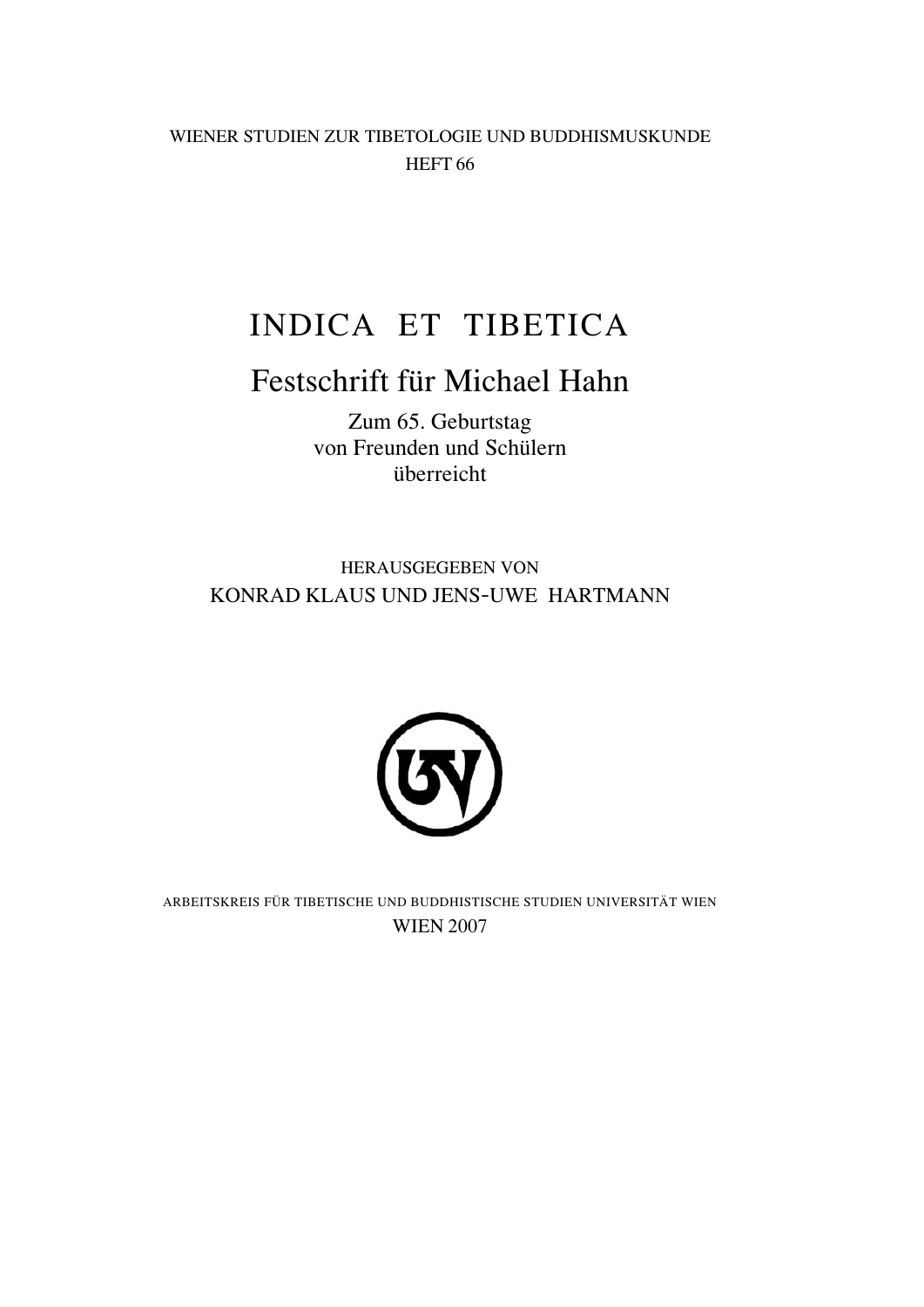### **WIENER STUDIEN ZUR TIBETOLOGIE UND BUDDHISMUSKUNDE**

### GEGRÜNDET VON ERNST STEINKELLNER

## HERAUSGEGEBEN VON BIRGIT KELLNER, HELMUT KRASSER, HELMUT TAUSCHER

## HEFT<sub>66</sub>

## WIEN 2007

ARBEITSKREIS FÜR TIBETISCHE UND BUDDHISTISCHE STUDIEN UNIVERSITÄT WIEN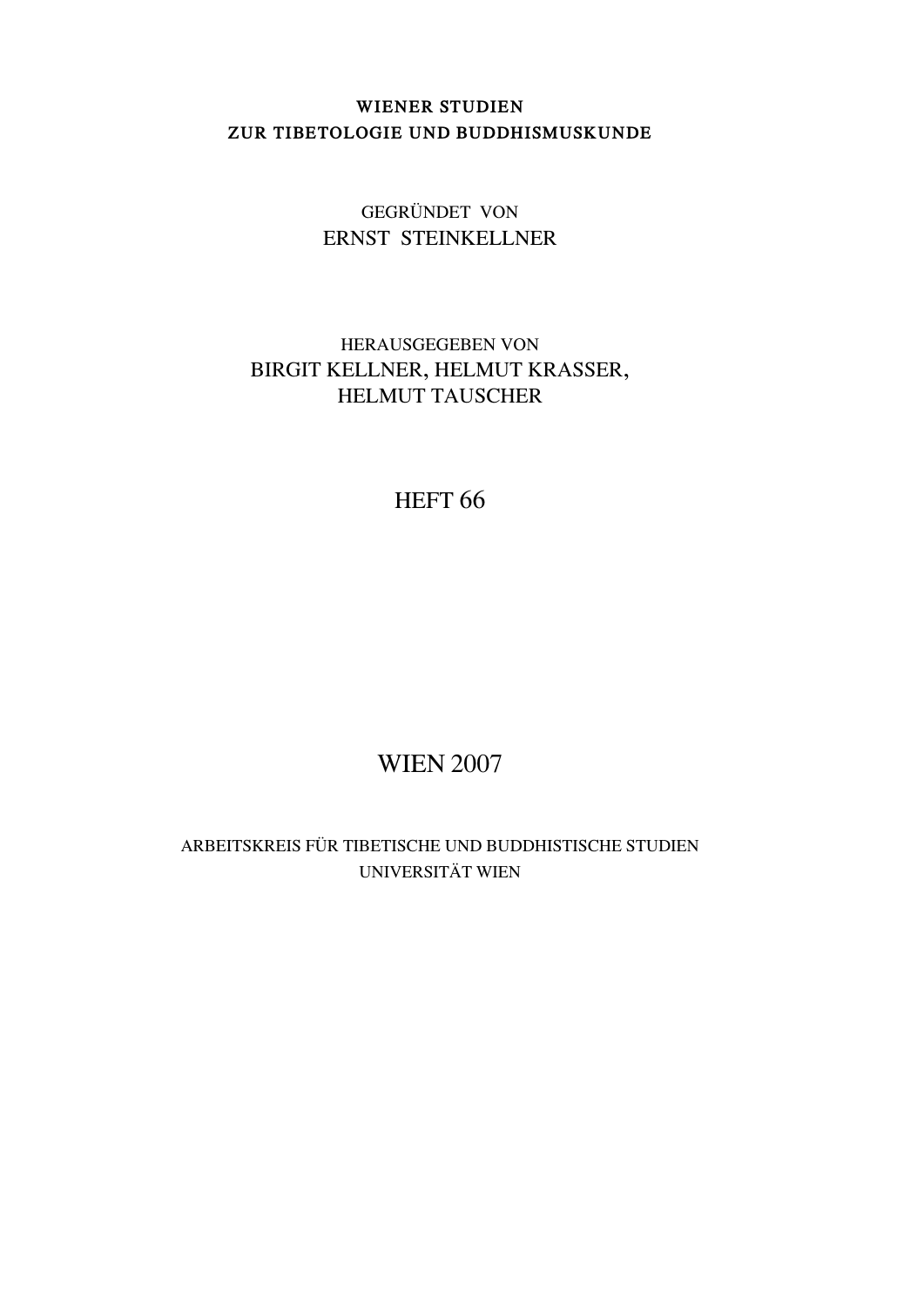# INDICA ET TIBETICA

## Festschrift für Michael Hahn

Zum 65. Geburtstag von Freunden und Schülern überreicht

HERAUSGEGEBEN VON KONRAD KLAUS UND JENS-UWE HARTMANN

## WIEN 2007

ARBEITSKREIS FÜR TIBETISCHE UND BUDDHISTISCHE STUDIEN UNIVERSITÄT WIEN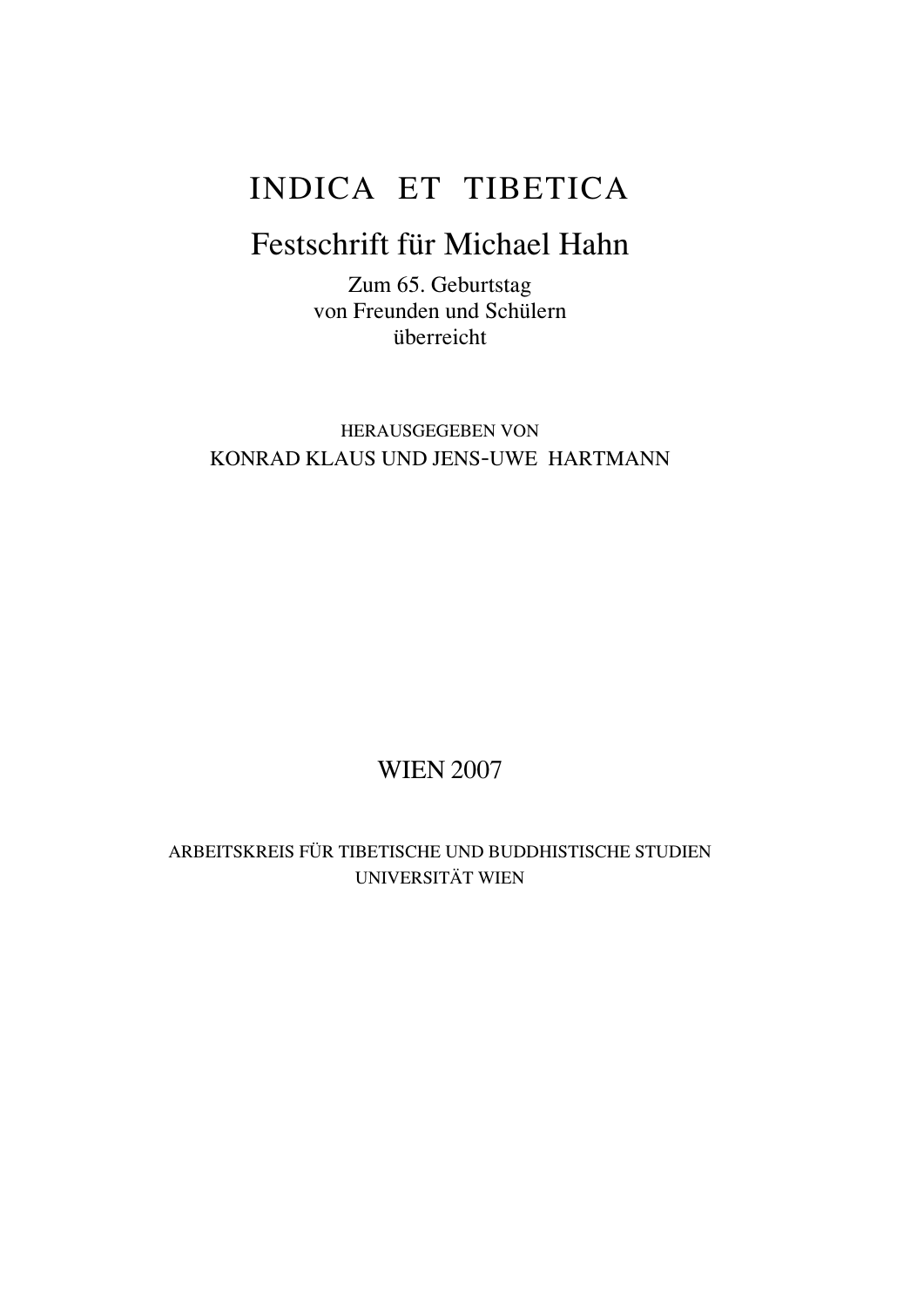## Inhaltsverzeichnis

| <b>ANĀLAYO</b><br>Who said it? Authorship Disagreements between Pali and<br>25                                                                                                                     |
|----------------------------------------------------------------------------------------------------------------------------------------------------------------------------------------------------|
| <b>NALINI BALBIR</b><br>À propos des hymnes jaina multilingues (sanskrit, prakrit, per-<br>39                                                                                                      |
| <b>CHRISTINE CHOJNACKI</b><br>Les dialogues dans le Kuvalayamālā. L'inventivité d'Uddyo-<br>tana au service de la foi jaina<br>63                                                                  |
| <b>RAHUL PETER DAS</b><br>On the Pāda-End Break in Slokas of $\overline{A}$ yurvedic Samhitās<br>85                                                                                                |
| <b>SIGLINDE DIETZ</b><br>The Saptasūryodayasūtra<br>93                                                                                                                                             |
| <b>DRAGOMIR DIMITROV</b><br>Ratnākaraśānti's Chandoratnākara and Tathāgatadāsa's<br>$Chandom\overline{a}nikya \ldots \ldots \ldots \ldots \ldots \ldots \ldots \ldots \ldots \ldots \ldots$<br>113 |
| <b>AKIMICHI EDA</b><br>Freigebigkeit in Bezug auf Frauen?! Eine Untersuchung zu<br>den Quellen der Ratnāvalī des Nāgārjuna<br>139                                                                  |
| <b>GERHARD EHLERS</b><br>Sieben Seher, sieben Wasser<br>145                                                                                                                                        |
| FRANZ-KARL EHRHARD<br>A Short History of the <i>g.Yu thog snying thig</i><br>151                                                                                                                   |
| <b>HELMUT EIMER</b><br>Die Liste der Mahāyāna-Texte im tibetischen Nandimitra-<br>171<br>$Avad\bar{a}na \ldots \ldots \ldots \ldots \ldots \ldots \ldots \ldots \ldots \ldots \ldots \ldots$       |
| <b>KARL-HEINZ GOLZIO</b><br>Śiva nur noch auf Platz Zwei!? Der Buddhismus des Angkor-<br>Herrschers Jayavarman VII. und die Integration des Hinduis-                                               |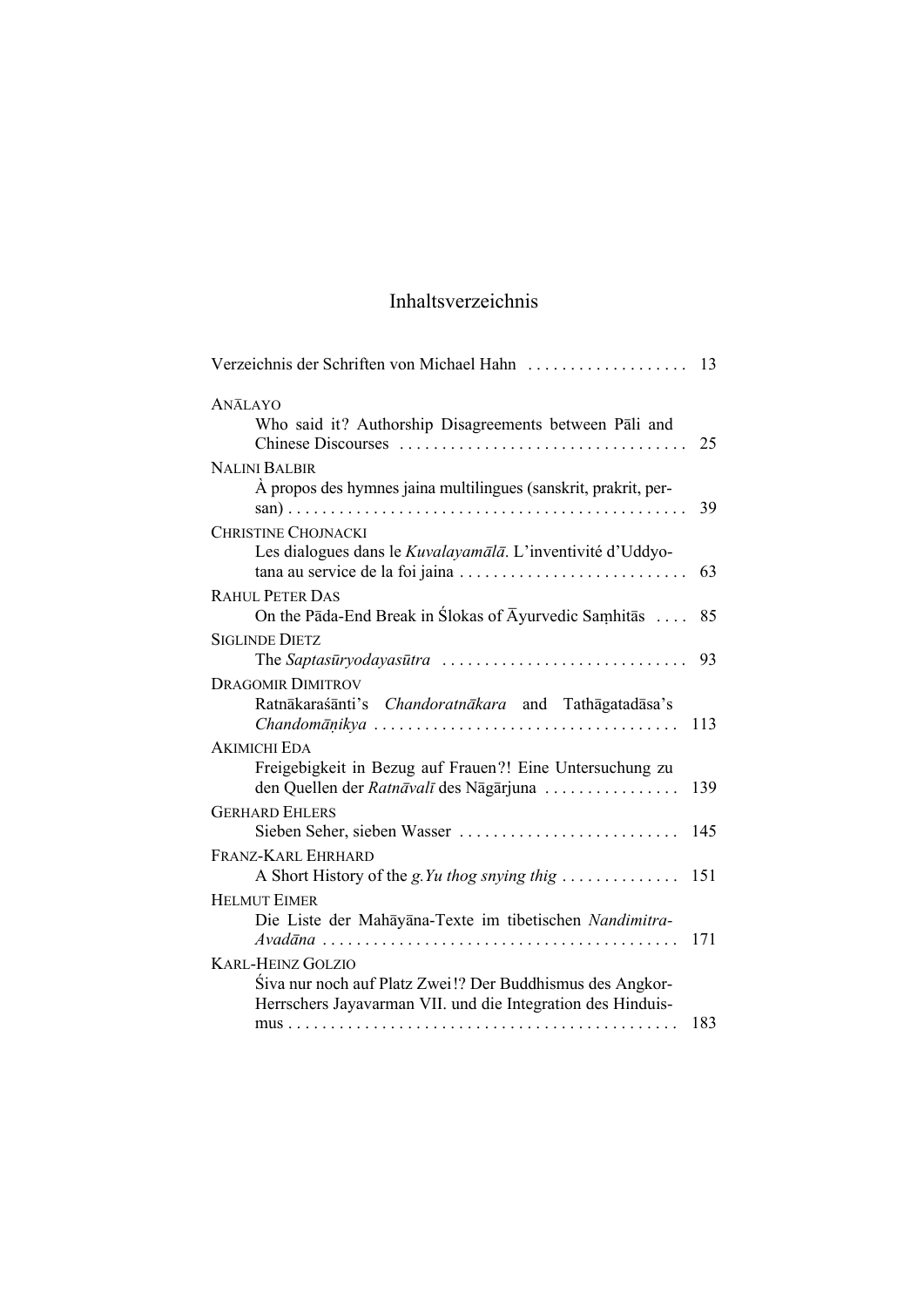Inhaltsverzeichnis

| <b>ALBRECHT HANISCH</b>                                                                                                                                                     |     |
|-----------------------------------------------------------------------------------------------------------------------------------------------------------------------------|-----|
| New Evidence of Aśvaghosa's Sūtrālamkāra: Quotations<br>from the <i>mDo sde rgyan</i> of gZan la phan pa'i dbyans in the<br>Tibetan Version of Dharmakīrti's Jātakamālātīkā | 193 |
| <b>JÜRGEN HANNEDER</b>                                                                                                                                                      |     |
| Vasubandhus Vimsatika 1-2 anhand der Sanskrit- und tibeti-                                                                                                                  | 207 |
| PAUL HARRISON                                                                                                                                                               |     |
| The Case of the Vanishing Poet. New Light on Śāntideva and                                                                                                                  | 215 |
| <b>JENS-UWE HARTMANN</b>                                                                                                                                                    |     |
| Ein Schauspielfragment aus Afghanistan                                                                                                                                      | 249 |
| MONIKA HORSTMANN                                                                                                                                                            |     |
| Caukasrāms Vermächtnis                                                                                                                                                      | 259 |
| TAKASHI IWATA                                                                                                                                                               |     |
| Dharmakirti's Interpretation of the Word <i>ista</i> in the Definition                                                                                                      | 275 |
| <b>PETER KHOROCHE</b>                                                                                                                                                       |     |
| On the Vocabulary of Arya-Śūra's Jātakamālā                                                                                                                                 | 289 |
| <b>SIGNE KIRDE</b>                                                                                                                                                          |     |
| Wieviele Wirkungen hat Schlangengift? Bemerkungen zur<br>Toxikologie im Schauspiel Bhagavadajjuka                                                                           | 295 |
| <b>KONRAD KLAUS</b>                                                                                                                                                         |     |
| Zu der formelhaften Einleitung der buddhistischen Sūtras                                                                                                                    | 309 |
| <b>KLAUS-DIETER MATHES</b>                                                                                                                                                  |     |
| The Ontological Status of the Dependent (paratantra) in the                                                                                                                 |     |
| Samdhinirmocanasūtra and the Vyākhyāyukti                                                                                                                                   | 323 |
| <b>MAREK MEJOR</b>                                                                                                                                                          |     |
| A Tibetan Prose Version of Ksemendra's Bodhisattvāvadāna-<br>kalpalatā X: Garbhāvakrāntyavadāna                                                                             | 341 |
| <b>ADELHEID METTE</b>                                                                                                                                                       |     |
| Buddhistische Sanskritstrophen aus dem Rotkuppelraum der<br>Ming-öi von Qizil: Proben aus der Fragmentsammlung SHT                                                          |     |
|                                                                                                                                                                             | 351 |
| <b>ULRICH PAGEL</b>                                                                                                                                                         |     |
| Stūpa Festivals in Buddhist Narrative Literature                                                                                                                            | 369 |

 $10$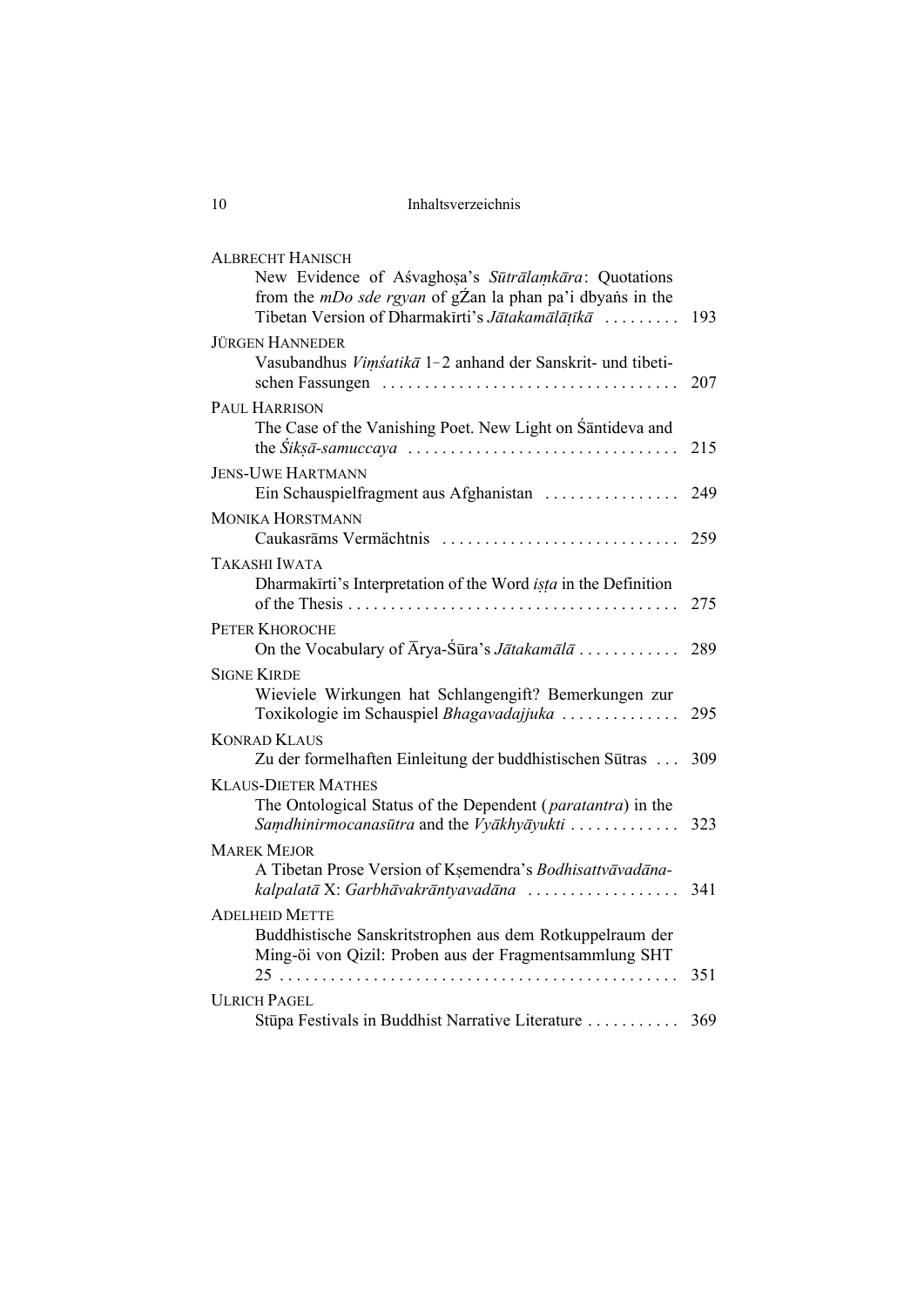| Inhaltsverzeichnis |  |
|--------------------|--|
|--------------------|--|

| <b>BHIKKHU PASADIKA</b><br>The Ekottaragama Parallel to Jataka 77                                                                                                                                             | 395 |
|---------------------------------------------------------------------------------------------------------------------------------------------------------------------------------------------------------------|-----|
| <b>ULRIKE ROESLER</b>                                                                                                                                                                                         |     |
| Materialien zur Redaktionsgeschichte des <i>mDzans blun</i> : Die<br>Selbstaufopferung des Prinzen Sujāta                                                                                                     | 405 |
| <b>LAMBERT SCHMITHAUSEN</b>                                                                                                                                                                                   |     |
| Zur Frage, ob ein Bodhisattva unter bestimmten Vorausset-<br>zungen in einer neutralen Geisteshaltung (avyākrta-citta) töten                                                                                  | 423 |
| <b>JOHANNES SCHNEIDER</b>                                                                                                                                                                                     |     |
| Candragomins Ayurvardhanavidhi. Ein Ritual zur Erzielung<br>eines langen Lebens                                                                                                                               | 441 |
| PETER SCHWIEGER                                                                                                                                                                                               |     |
| A Glance at the Problematic Relations Between Different<br>Buddhist Traditions in Tibet                                                                                                                       | 453 |
| <b>FRANCESCO SFERRA</b>                                                                                                                                                                                       |     |
| Fragments of Pundarika's Paramārthasevā                                                                                                                                                                       | 459 |
| <b>JAYANDRA SONI</b><br>Anekāntavāda Revisited — for dosas                                                                                                                                                    | 477 |
| <b>ULRIKE STARK</b><br>Makkhanlal's Sukhsagar (1846/47): The First Complete Ver-<br>sion of the <i>Bhāgavata Purāņa</i> in Modern Hindi Prose?                                                                | 491 |
| <b>ROLAND STEINER</b>                                                                                                                                                                                         |     |
| Das "dreifache Leiden" in Sāmkhyakārikā 1                                                                                                                                                                     | 507 |
| <b>MARTIN STRAUBE</b>                                                                                                                                                                                         |     |
| Die Adaptation von Ksemendras Sudhanakinnaryavadāna im<br>Bhadrakalpāvadāna                                                                                                                                   | 521 |
| <b>RAFFAELE TORELLA</b><br>Studies on Utpaladeva's <i>Īśvarapratyabhijñā-vivrti</i> . Part II:<br>What is Memory? $\dots$                                                                                     | 539 |
| <b>HELGA UEBACH</b><br>Geheime Wörter und Zeichen aus dem Kreis der Heruka-<br>Tantras<br>.<br>distribution de la construcción de la construcción de la construcción de la construcción de la construcción de | 565 |
| <b>CLAUS VOGEL</b>                                                                                                                                                                                            |     |
| The Propitiation of the Planets in Indian Ritual and Allied<br>Literature with Special Reference to Colours and Flowers                                                                                       | 587 |
|                                                                                                                                                                                                               |     |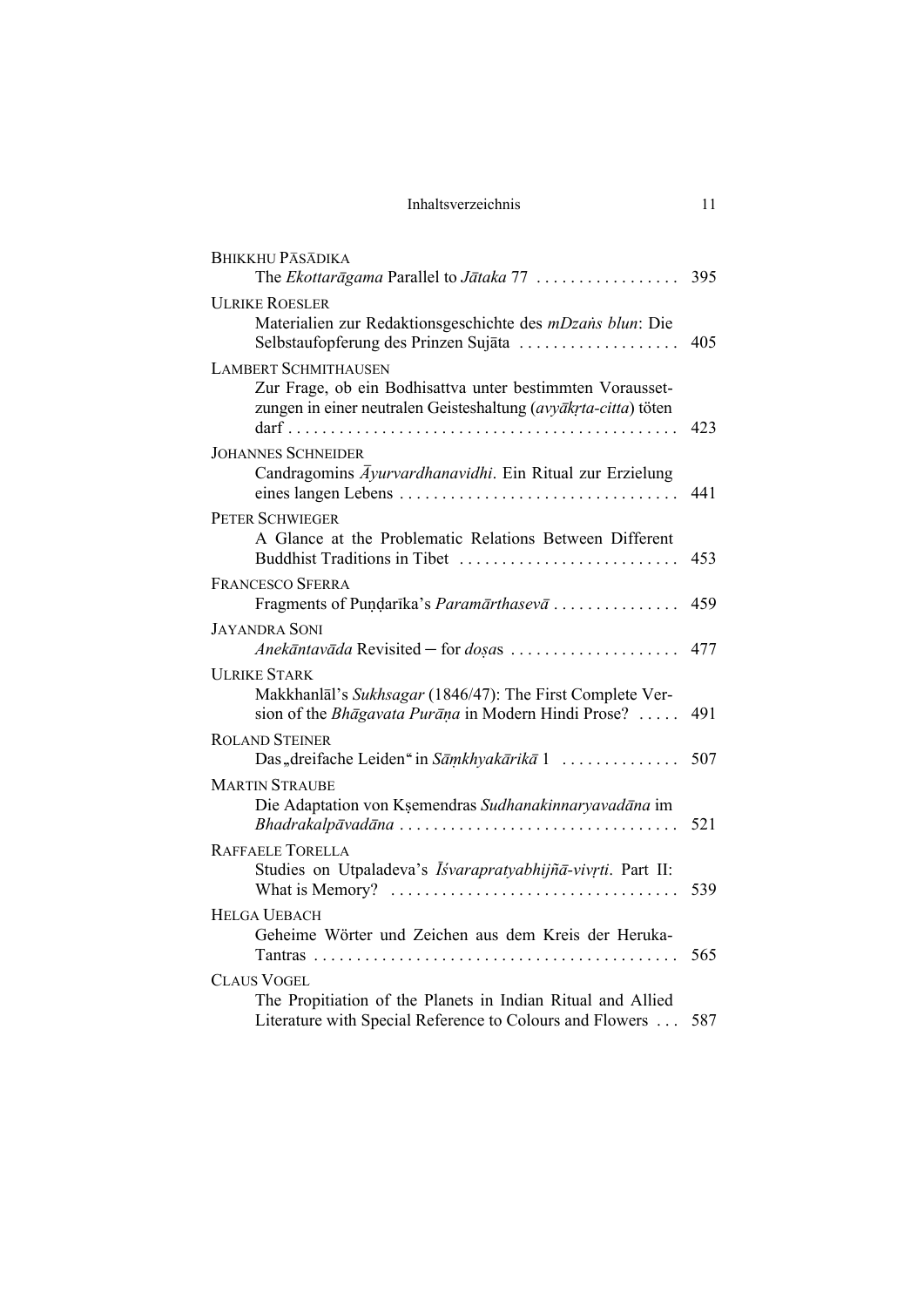12 Inhaltsverzeichnis

NOBUYUKI YAMAGIWA Vinaya Manuscripts: State of the Field . . . . . . . . . . . . . . . . . . 607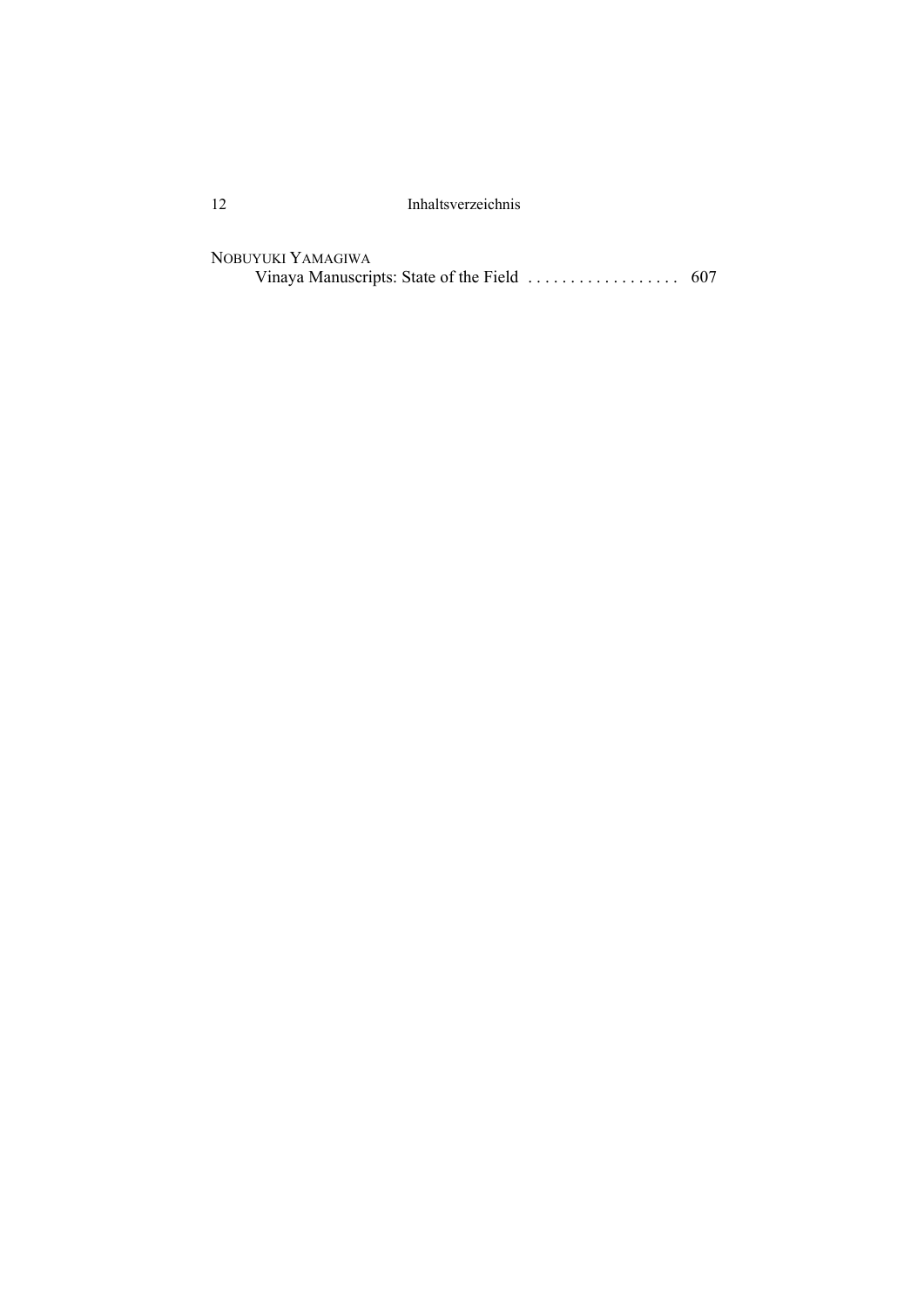#### Stūpa Festivals in Buddhist Narrative Literature<sup>1</sup>

ULRICH PAGEL, London

Buddhism is not a religion readily associated with merriment or celebrations. Protestant values dominating Anglo-Saxon Buddhology during its formative years in the 19th cent. created an image of Buddhist communal life wholly driven by a fervent longing for deliverance. The path that led to such state of awakening was perceived rooted in self-denial, austerities and withdrawal from all worldly pleasures. To be sure, this is what the texts of the Pali tradition, back then as today, seem to demand of all Buddhist practitioners. During the last 30 years or so, most scholars have come to realise that the picture mapped in the literary sources does not tell the whole story. Most of us accept now that the accounts preserved in the scriptures give only an incomplete, distorted vision of Buddhism in ancient India. Modern Buddhology recognises that many aspects of the Sangha's communal life are only partially documented, if at all. In order to gain a glimpse of those `hidden´ features, we have learned to read `between the lines´ and to turn increasingly to archaeological and historical sources, sometimes with spectacular results. But what does all this have to do with stupa festivals? Despite the efforts of its spiritual elite, Buddhism never managed to isolate itself from the world. In fact, the more we learn about its monastic governance, the better we appreciate the dexterity with which the Sangha negotiated its role and status within Brahmanical society.

For centuries, travellers visiting the subcontinent commented on the large number of communal religious festivals permeating India's multilayered social fabric. Rites of passage within the family unit, celebrations held in honour of countless gods, commemorations of great battles recorded in legends of distant times, festivals instituted by the ruling classes to assert and legitimate their hold on power, social gatherings aimed at reinforcing the cohesion of local kinship groups have all long been a defining charac-

 $1$  I would like to thank the editors of this Festschrift, J.-U. HARTMANN and K. KLAUS, for their valuable comments and corrections that helped me turn this paper into a much better product. Even though the preparation of felicitation volumes of this type tends to be laborious and very time-consuming, it is never without gratitude.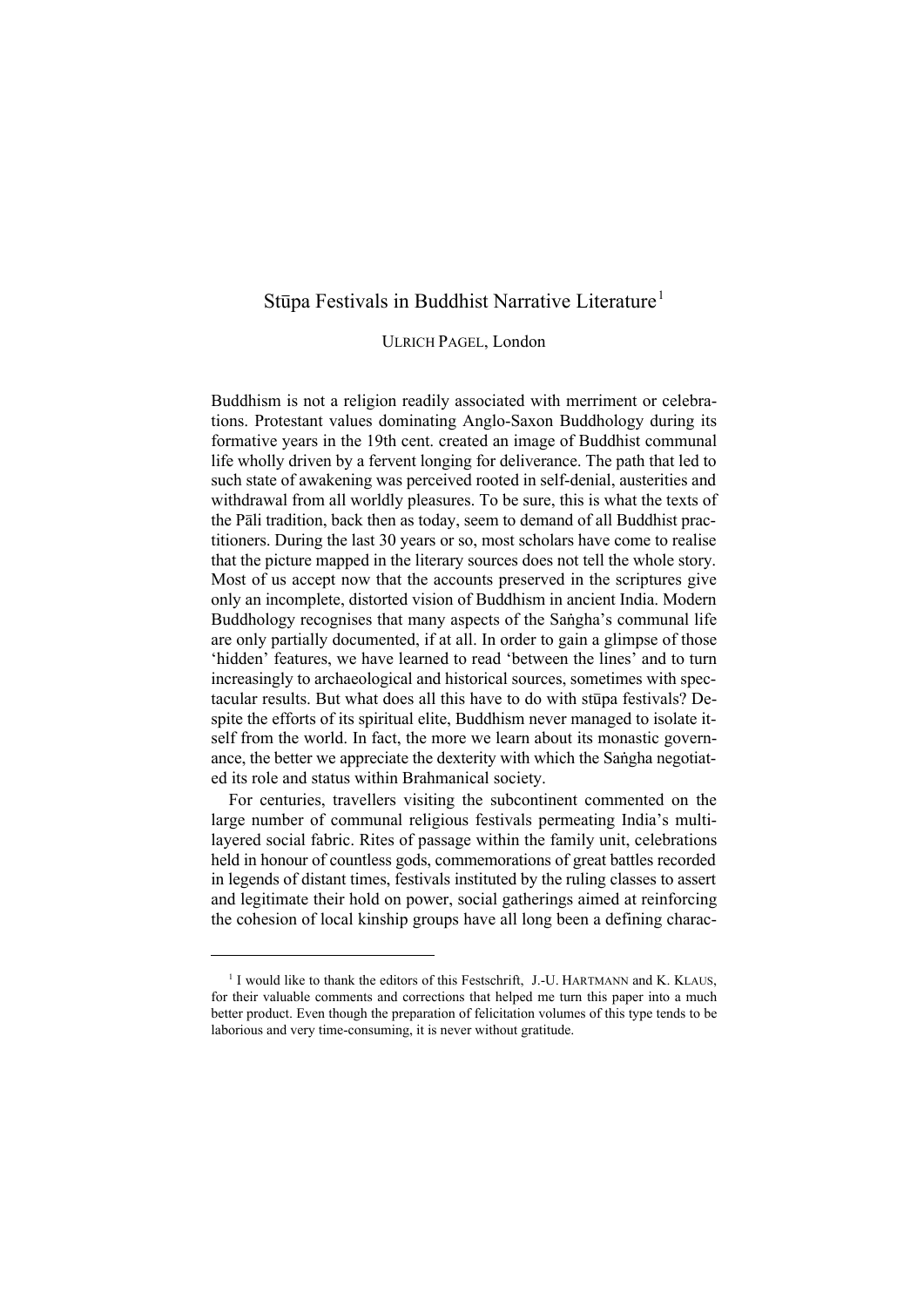teristic of Indian civilisation.<sup>2</sup> The Sangha soon realised that it could ill afford to ignore these events and found ways to advance its own cause by tapping into their economic potential. Communal celebrations always attract commercial interest harnessed by those quick enough to spot the opportunity. Not long after the demise of its founder, monks began to insti-

See, for example, J.J. MEYER, *Trilogie altindischer Mächte und Feste der Vegetation*, <sup>2</sup> Leipzig 1937; J. AUBOYER, *Daily Life in Ancient India from approximately 200 BC to AD*  $700$ , London 1965 (esp. pp. 117 $-131$  on construction rituals and pp. 143 $-214$  on religious festivals); G.R. WELBON & G.E. YOCUM, *Religious Festivals in South India and Sri Lanka*, New Delhi 1982. Some useful material is also found in A.C. MUKHERJEE, *Hindu Fasts and Feasts*, Gurgaon 1918 (repr. 1989). For the *Purānas*, consult V.S. AGRAWALA, *Ancient Indian Folk Cults*, Varanasi 1970. I would like to thank my colleague A. MALINAR for these references.

The last publication contains a number of interesting, if largely unsubstantiated, observations about the origins of the term *maha* in Vedic literature (pp. 7-9). It features also a section called 'Stūpamaha and Caityamaha' (pp. 132-138). However, apart from a useful reference to the Marichavaththiviharamaha chapter of the *Mahavamsa* (p. 135), AGRAWALA adds little of significance to the discussion. In fact, most of his account is dominated by haphazard comments about stupa worship and barely touches on festivals. More recently, anthropological research has produced a great deal of material on Hindu festivals in modern and pre-modern India. Since these focus mainly on contemporary issues and deal with non-Buddhist ceremonies, they do not yield much relevant information about stupa festivals in ancient India.

The best-informed and most resourceful study of Buddhist festivals to date is a paper delivered by G. SCHOPEN on the occasion of the 'Life of the Buddha' conference held at McMaster University (Toronto) in October 2003. In this paper, entitled: "Celebrating Odd Moments: The 'Biography of the Buddha' in some Mūlasarvāstivādin Cycles of Religious Festivals," SCHOPEN examined ten festivals cited in the Mūlasarvāstivāda-*vinaya* and identified their origins in events that took place during the life of  $\hat{S}$ akyamuni. To my knowledge, this paper, in spite of its importance, has not yet been published. It came to my attention only a few days before submitting the final draft of this article. Apart from the odd reference in the footnotes, I was therefore unable to feed his findings into my study. In any event, because SCHOPEN focuses on festivals that sprang from key events in the life of Śākyamuni Buddha (which are outside the purview of my investigation) while I examine primarily stūpa festivals, the overlap is minimal. Much of SCHOPEN's paper is devoted to a passage in the Nidāna section of the UttG (v.4) which contains important information about the festivals of the Top-knot, Fifth Year, Sixth Year, Hut and the Great Festival. He touches also on the Toyika Festival, on the Festival of Indra's Visit to the Buddha and on the little-known festival celebrated in honour of the naga kings Girika and Sundara, but apart from the wellknown encounter between Indra and Sakyamuni, reaches no firm conclusion about their location in the Buddha´s biography. If memory serves, versions of this talk were delivered on various occasions in Europe and the US. Although, as a provisional and therefore only partially referenced pre-publication draft, it is not ready for citation, because it has been widely circulated, I draw attention to its general content when relevant or helpful.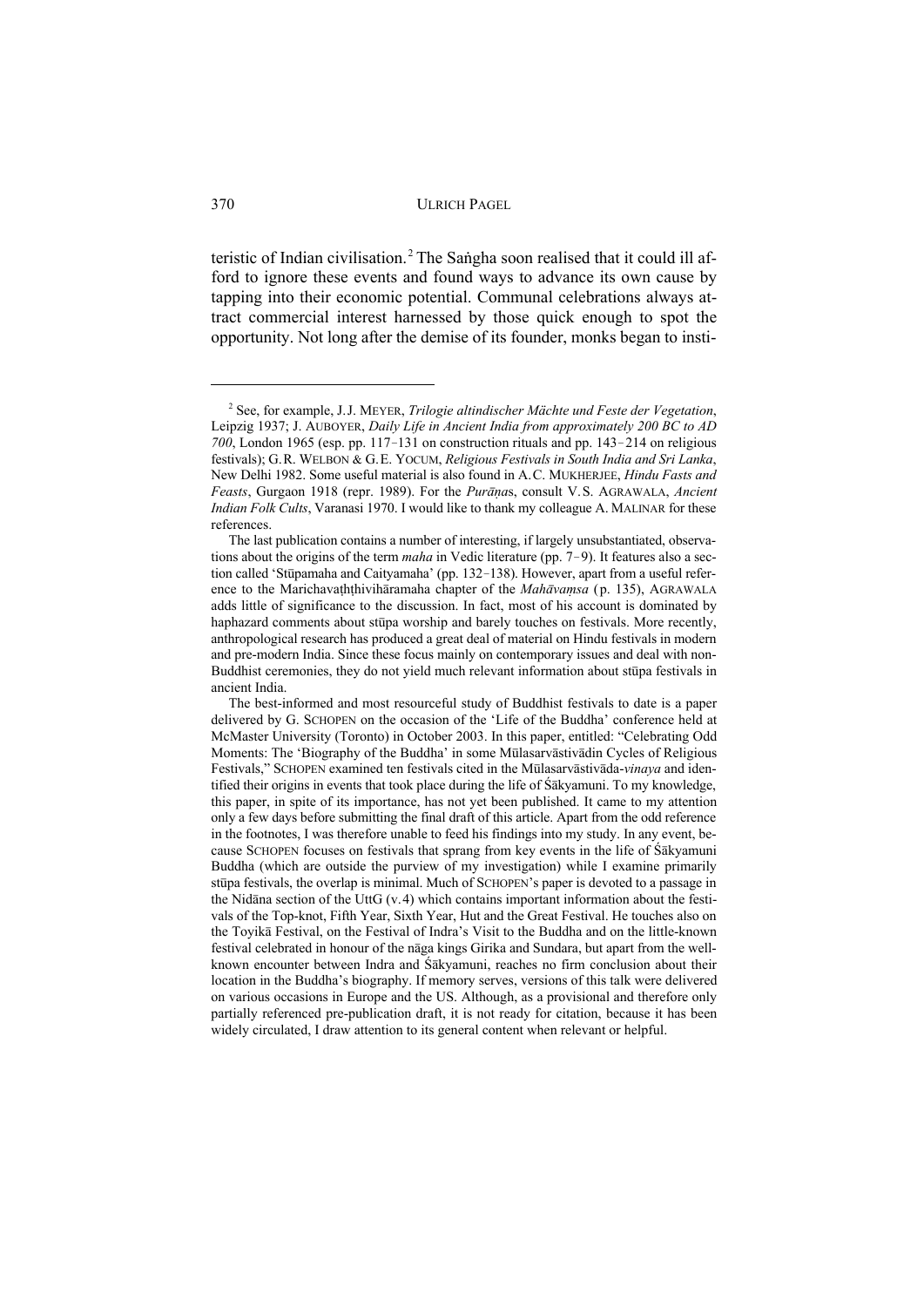tute festivals in order to commemorate the key events in the life of the Buddha. More festivals were added as time went by, some in response to local customs, others to secure the upkeep of the monasteries and their estates.<sup>3</sup>

<sup>&</sup>lt;sup>3</sup> Buddhist canonical literature contains a surprisingly small number of references to festivals. Most of them are found in the Mūlasarvāstivāda-*vinaya* but even here it is rare to find detailed accounts of their organisation and purpose. Apart from stupa festivals, the following are the best documented celebrations: the Festival of Toyika (*Bhaisajyavastu*, GM I 73.17f., esp. I 79.1f.; VinV Kha 155v5!169v6, esp. 162v4f.; *C¤varavastu*, GM II 143.16! 144.12; VinV Ga  $113r6-114v2$ ), the Festival of Indra's Visit to the Buddha first celebrated on Mt Vaidehaka (KşuV Tha 234r2-235r2), the Festival of the naga kings Girika and Sundara (VinVibh Ja 221r1-230v1, esp. 224r4-v3; VinV Ka 18v5-23v3), a group of five festivals celebrating formative events in the life of Sakyamuni Buddha: Festival of the Fifth Year (*lo lha'i dus ston: pañcavārṣikamaha*), Festival of the Sixth Year (*lo drug kyi dus ston*: *¼aÎv¢r¼ikamaha*), Festival of the Shaving of the Top-knot (*gtsug phud 'dreg pa'i dus ston*: *cūḍa...maha*), Festival of the (Birthing) House (*gnas khan gi dus ston: layanamaha* or perhaps, according to SCHOPEN 2003, *kutimaha* for *gtsug lag khan gi dus ston* elsewhere) and the Great Festival (*dus ston chen po*: *mah¢maha*). The key passage that establishes the occasions which inspired these five festivals is found in the UttG (Pa  $140r2-6$ ; see also: VinVibh Cha 58v2-59v5, esp. 59v3). This passage, and several other *vinaya* episodes bearing on these biographical festivals, have been discussed by G. SCHOPEN (2003). Individual references to these festivals are found in the KsuV Da  $317r2-6$ ,  $319r2-v4$  (Festival of the Fifth Year), Da 295v7-301r3, esp. 297r7, 298r6, 298v4, 299v1, 299v7, 300r2, 300r5, 300r7, 300v4, 300v5 (Great Festival) and UttG Pa 176r1-177v1; 177v1-178v3, 178v3-179r3; 179r3-180r1 (Great Festival). Gunaprabha, in his *Vinayasūtra* (VinS), reminds the monks of the need to conduct festivals that celebrate the Buddha's birth  $(j\bar{a}ti)$ , the shaving of his hair (*jatā*) at the age of five, the putting aside of the top-knot (*cūdā*) at the age of six and the enlightenment (*bodhi*) (VinS 144, §§498-500; according to SCHOPEN (2003) the Tibetan conflated *jatā* and *cūdā*: VinS-T 99v5). The same source contains two other references to public celebrations (104, §295 (*utsava*), §314 (*maha*); VinS-T 72r1, 72r4). One of them is also recorded in the *Lalitavistara* (ed. LEFMANN, Halle 1902: 225.11 - 226.13; see also p. 270.10f. for another festival).

In addition, the *vinaya* records a handful of festivals that might have been non-Buddhist in origin since they are not obviously tied to any event in the Buddhist calendar. This includes, for example, the frequently cited Festival of the People (*'jig rten kyi dus ston*). The *vinaya* marks its celebration with a public holiday when labourers lay down their tools (VinVibh Ca 146r1-148r6, esp. 146r7; VinV Na  $105r2-107v5$ ). Next, there are a number of references to festivals that were held on rocky hills (*ri brags*). The occasion of these celebrations is not explained, but their context indicates that they were probably not festivals organised by the Sangha (VinVibh Ca 159r1–161r1, esp. 160v2; Ña 52v7–55r3, esp. 53v3; Ña 57r2!59v7, esp. 57v4f.). Because the *vinaya* does not define the content of these festivals, it is also possible that it simply sought to establish the preferred venue for public celebrations, barren hills, without vegetation. More work needs to be done here. Next, I met with the Festival of the White Lily (*ku mu da'i dus ston*: *kumudamaha*), cited in the VinVibh (Ja 86r1–6), and with the Festival of the Drinking Bowel (*khar phor gyi dus ston*: *k* $\bar{a}$ *mśimaha*) included in the *Udrāyanāvadana* (NOBEL 1955: 41.25-42.7) but also found in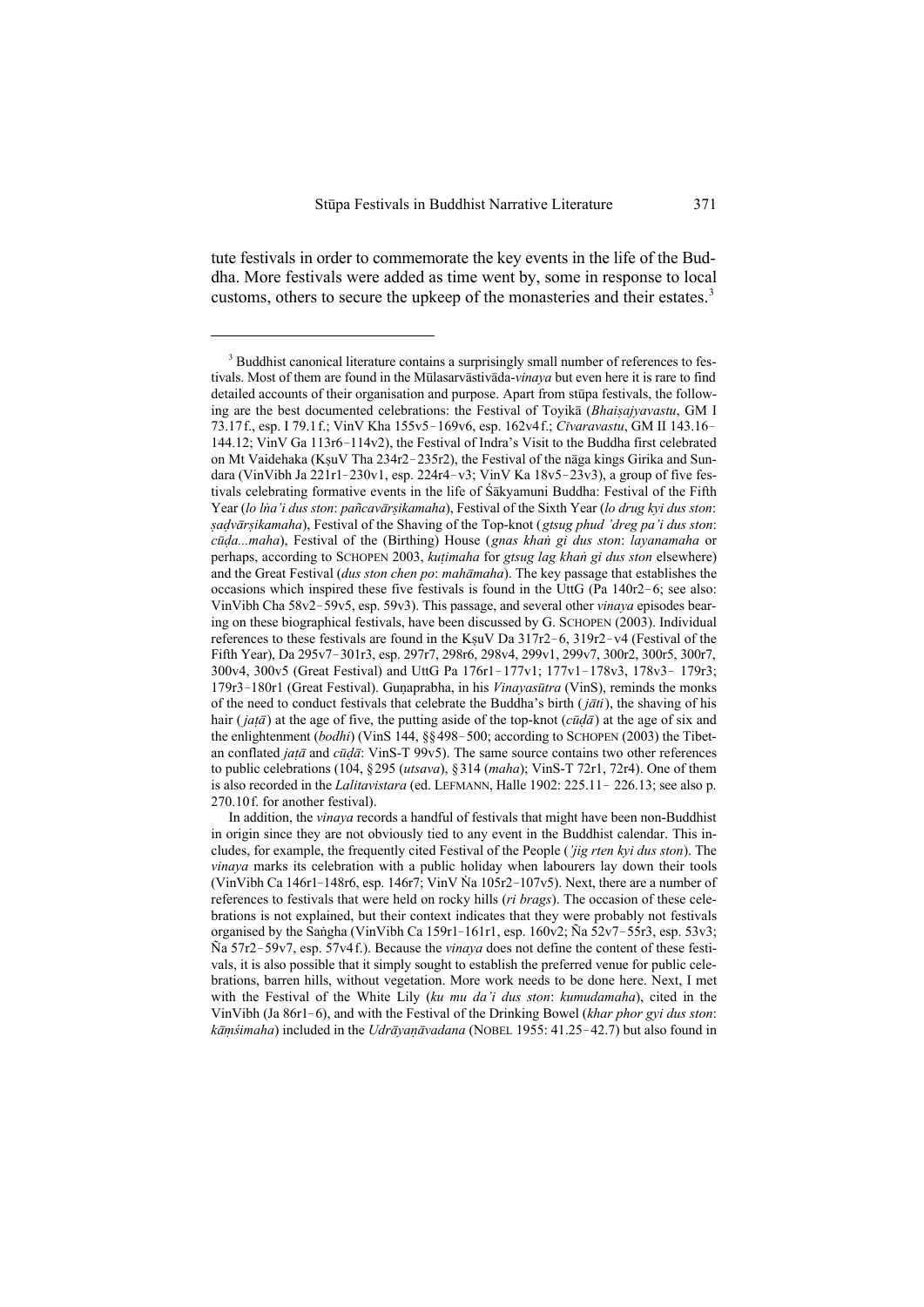Most of what we know about Buddhist monasteries and the ways in which their inhabitants came to terms with their new life stems from the monastic code (*vinaya*). Although we still possess only an incomplete picture of monasticism in ancient India, it is now widely accepted that many of its rules were shaped by pressures entering monastic governance from the values and customs of the dominant brahmanical communities which provided recruits for the Sangha. The principal source that records this interaction and documents the tension between the two communities is of course the Mūlasarvāstivāda-*vinaya*. About 20 years ago, G. SCHOPEN began to lift this code out of obscurity and revealed a matrix of cultural pressures, monastic economic ambitions and political constraints that had hitherto escaped scrutiny. That *vinaya* is also the starting point for this investigation. In an article which examined how Buddhist monasteries generated revenue to sustain their wide-ranging religious activities, SCHOPEN identified festivals performed at stupas dedicated to Sariputra and other direct disciples as one of the few opportunities where monks were permitted to acquire personal property (SCHOPEN 2004: 306f.). The *vinaya* allows for only a small part to be reserved for the Sangha or to be invested into stupa maintenance:

"The Blessed One said: Those gifts [offered to the stupa of  $\hat{\mathsf{S}}$ ariputra] that are the `first fruit´ offerings are to be given to the `Image that sits in the shade of the Jambu Tree´ [the Buddha]. Moreover, a small part is to be put aside for the repair of the stupa of  $\tilde{S}$ ariputra. The remainder is to be divided by the assembly of monks." (KşuV Tha 247r3, tr. SCHOPEN 2004: 307).

Gunaprabha, in the VinS, goes even further arguing that irrespective of the occasion monks were always allowed to appropriate offerings placed at

the VinVibh ( $\tilde{N}a 127v7 - 128r5$ ). Finally, the KsuV (Da 284r3-285v5, esp. 285r7, 285v3f.) records an odd celebration that is specifically said not to be a festival (*dus ston ma yin pa'i mchod ston*). Since our source does not elaborate, I cannot make out what this particular event is all about, in particular since *mchod ston* is elsewhere used as a synonym for *dus ston*. In his discussion of *dus ston* and *mchod ston*, SCHOPEN (2003) offers two interpretations. He suggests that *mchod ston* could either be a simple variant translation for *maha*, or that it might constitute the honorific equivalent for *dus ston*. At least indirectly, our passage in the KşuV would seem to support such general synonymy since the text appears to talk about a special celebration (*mchod ston*) which, in this instance, is not the usual festival (*dus ston*). In other words, we are looking here at the exception to a rule.

Since our sources rarely concern themselves with the organisation of the festivals they cite, it is difficult to get any sense of their role in the economic life of the Sangha. We know from the *vinaya* that festivals were a constant burden for the monks in charge of logistics, including the provision of food and accommodation, but their precise impact on communal monastic life remains yet to be explored.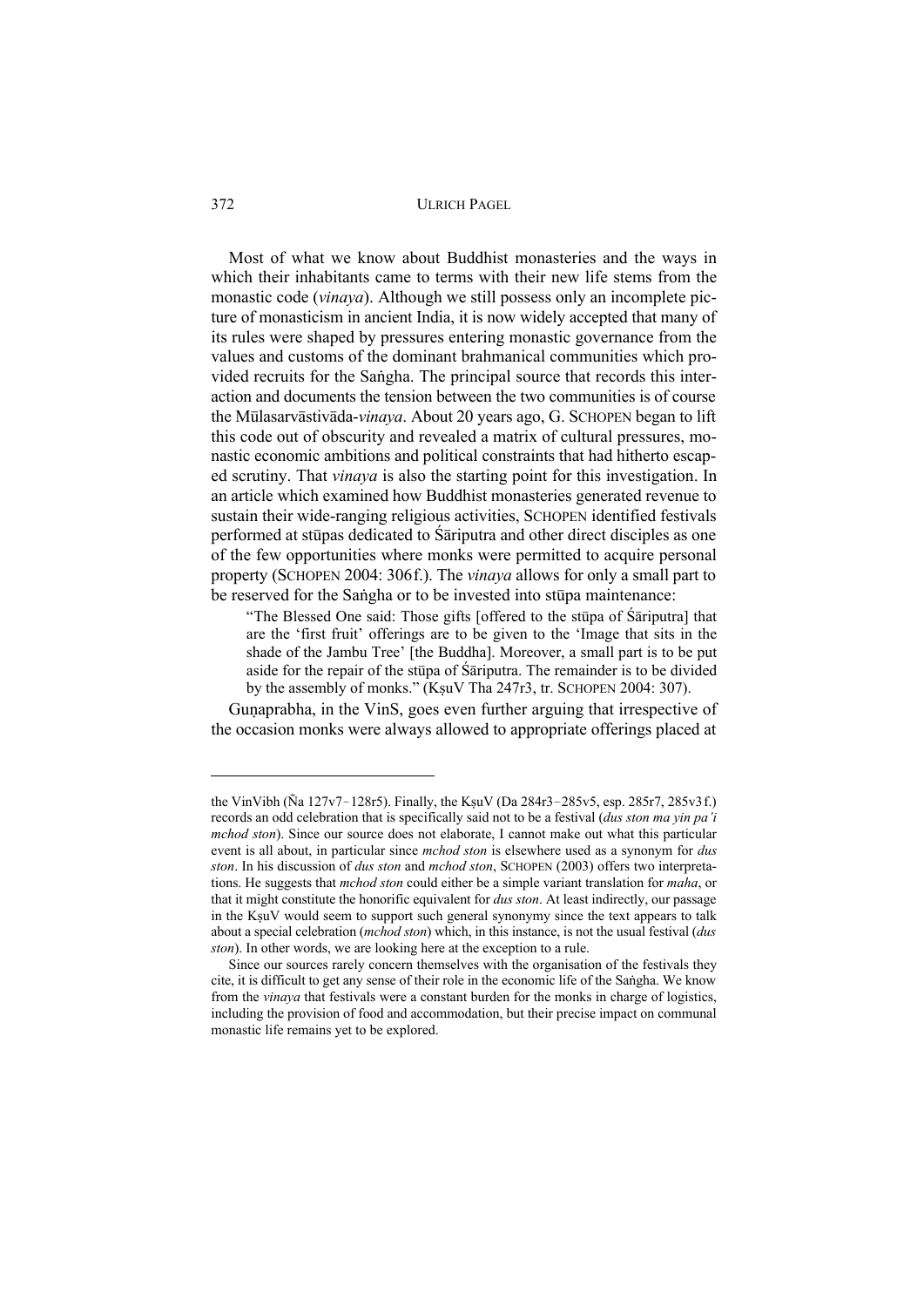disciple stupas: "That which is given to the stupa of a disciple belongs indeed to his fellow monks."<sup>4</sup> A key event at which disciple stupas attracted offering were festivals commemorating their lives. These would typically be held at their stupas towards the end of the summer retreat. The Sangha had every reason to promote such stupa festivals because they constituted a rare opportunity for monks to augment their personal wealth.<sup>5</sup> Even kings played a role in the preparation of stupa festivals. In order to secure maximum attendance, they waived taxes and tolls for those who wished to join the festivities. King Prasenajit of Kosala was the first king to support such celebrations. When he heard that Anathapindada had received permission from the Buddha to institute a stupa festival for Sariputra, he thought,

"'It is excellent! I too should help in that,' and having the bell sounded, declared: 'Sirs, city dwellers who live in Śrāvastī, and the multitudes of men who have come together from other places, hear this: ‹At the time when the festival of the stupa of Sariputra occurs, for those who have come bringing merchandise there is no tax, no toll, no transportation fee. Therefore, they must be allowed to pass freely here.>"" (KşuV Tha 246v5-247r1, tr. SCHO-PEN 2004: 306)

The monks' response to this opportunity of personal enrichment is predictable. According to Fa-hsien, these festivals were celebrated in all Indian Buddhist communities every year at least once:

"Wherever monks live, they build stupas in honour of the saints of Sariputra, Maudgalaputra and Ananda ... A month after the summer retirement, all devout families collect offerings for the monks while the monks hold a great

<sup>&</sup>lt;sup>4</sup> VinS 143, §470: *sabrahmacārinām śravakastūpe nirvātitasyesitvam* (read *śrāvakastūpe niry¢titasye¡itvam*). VinS-T 99r6 reads: *ñan thos kyi mchod rten la phul ba ni tshaËs pa mtshuns par spyod pa rnams dban ba ñid yin no.* Tr. SCHOPEN 2004: 310.

 $5$  The Mūlasarvāstivāda-*vinaya* contains several passages that give us a glimpse of the scale of the offerings received at festivals. According to the UttG, where most of them are found, their value was so vast that, at first, the Sangha did not know how to administer them effectively and thus embarked on their sale (Pa  $176r1-7$ ). Festivals organised by the Sangha were so lavishly endowed that they attracted frequently thieves. One such theft is recorded in the UttG and led to the appointment of an officer responsible for the safekeeping of monastic property (Pa  $171r1-177v1$ ). Another episode, contained in the VinVibh, records a stupa festival that was plundered by a band of 500 robbers (Ja  $267v7 - 268r7$ ). The scale of the assault would suggest that the thieves had reason to expect rich pickings. In addition to the standard donations of precious metals, jewels, lamps, ointments, etc., some lay donors went a step further to offer their wives and children (UttG Pa  $179v3 - 180r1$ ). Again, initially, this led to consternation among the monks, but was soon resolved when the donor proposed to pay a cash-ransom in return for his family. This was readily accepted even though it entailed a debate within the Sangha about the appropriate level of payment per head (Pa 179v5f.).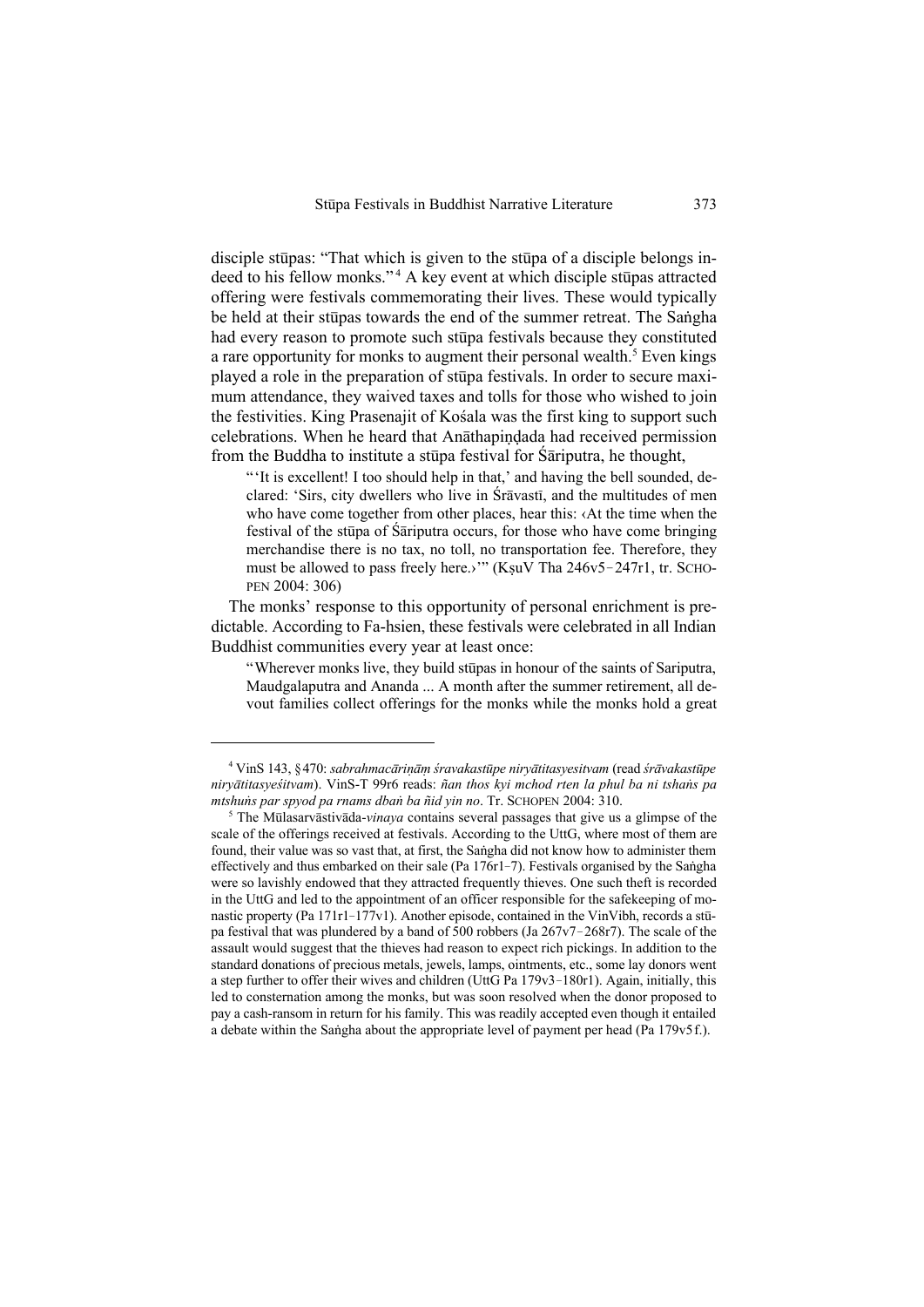assembly to expound the Law. The assembly at an end, they offer all manner of incense and flowers at the stupa of Sariputra. ... The lives of Maudgalaputra and Kasyapa are also performed in this way." <sup>6</sup>

From this and the preceding passages, we can surmise, I think, that stupa festivals were primarily instituted to raise funds. The property offered on this occasion would either be distributed among individual monks when celebrated at disciple stupas or to the Sangha in general when held at Tathagata stūpas.<sup>7</sup> Prior to SCHOPEN's foray into the Mūlasarvāstivāda code, this aspect of stupa worship had not been noted. Even BÉNISTI (1960) and BAREAU (1962) who contributed so much to our knowledge of the roles of stūpas in Buddhist religious life, and more recently KOTTKAMP (1992), failed to notice this function. But the passages from the *vinaya* raise as many questions as they answer. While they tell us about the purpose of one particular kind of stupa festival, the *vinaya* does not discuss the activities that took place at such festivals. It does not disclose the scale of the celebrations, the occasions on which they were held, who organized and paid for them, who participated in them or how they are positioned within the larger context of stupa worship. In fact, the *vinaya* does not tell us very much at all about stupa festivals.

Apart from the passages cited by SCHOPEN and a handful of other, either minor or indirect, references in the *Cīvaravastu* (GM II 113.8; VinV Ga 99v3f.), KsuV (Da 295v7-301r3) and VinS (144, §498f.; VinS-T 99v5), there is not a single, reasonably detailed, description of stupa festivals anywhere in the *vinaya*. Also in Mahayana sutras, which contain many hun-

<sup>&</sup>lt;sup>6</sup> Fa-hsien, *A Record of the Buddhist Countries*, [tr. by LI YUNG-HSI], Peking 1957: 36.

 $\frac{7}{7}$  For two additional places where we learn about offerings given to (disciple) stupas, consult VinS 63, §1766f., & 104, §289f. (VinS-T 43v4 & 71v6f.). Note, however, although supported by context, the text is abbreviated here and does not actually use the term *śrāvakastūpa*. The *vinaya* itself contains two further references to disciple stūpas: In the UttG (Na  $260r7 - 261r3$ ), monks are instructed in the correct distribution of stupa property accumulated during the summer retreat. The position regarding property of disciple stupes is very clear: "What was transferred (*bshos par gyur ba*) to a disciple stupa, such as (*pas na: iti*) the utensils of the deceased, should be distributed" (Na 260v5). It is perhaps no coincidence that here, as by Fa-hsien, disciple stupes are cited in connection with the period of settled residence during the rainy season. Further below in the same text, disciple stupes are cited alongside Buddha stūpas as repositories for items that monks have received on alms round, but are not allowed to keep, such as garlands, ointments and handles of fly whisks (*sbran*) *yab kyi yu ba*) (Pa  $274r6-v2$ ). While the fate of these objects, once deposited at the stupas, is not discussed, it is probably safe to assume that they too (or at least the proceeds from their sale) found eventually their way into private hands.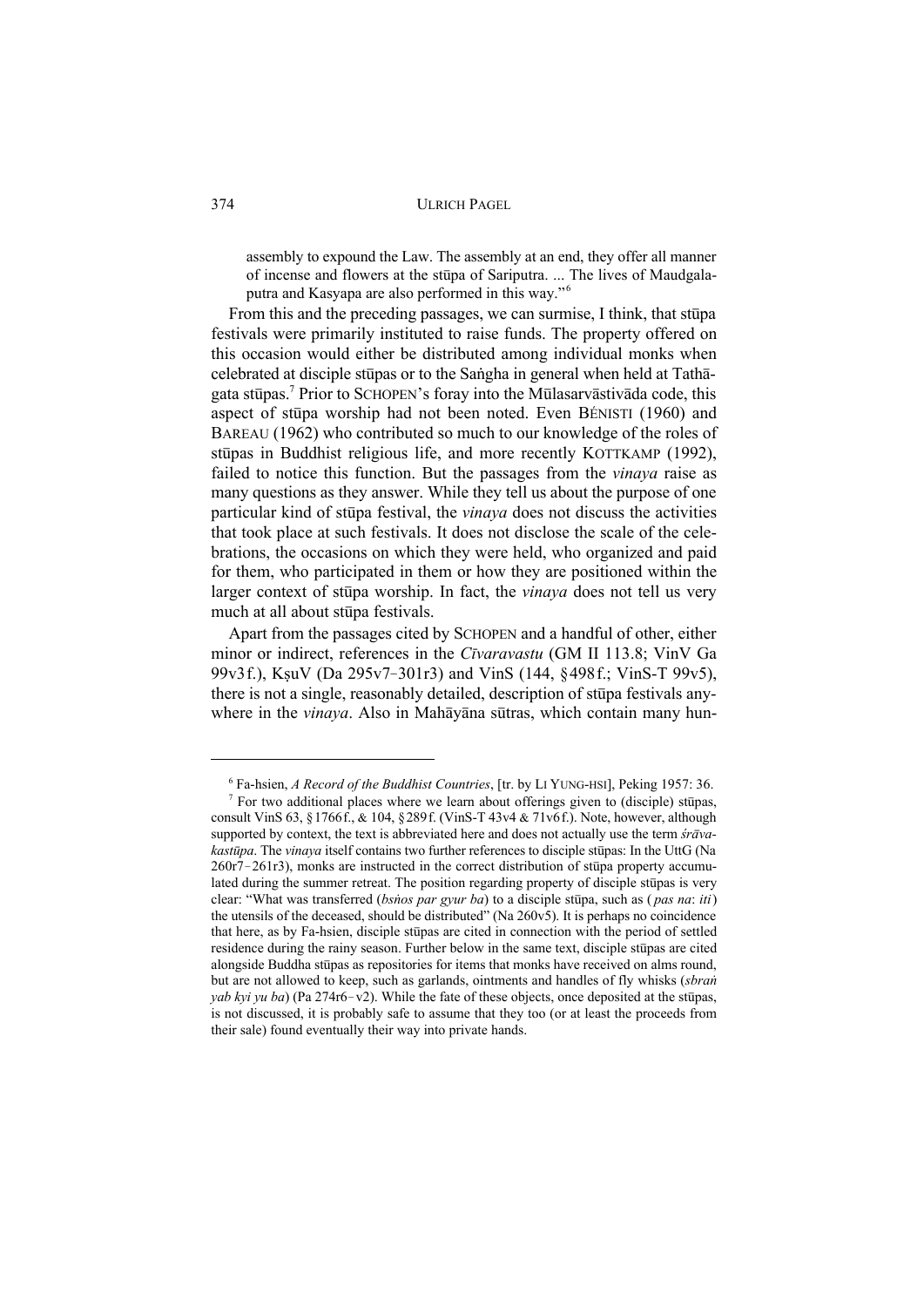dreds of references to stupas and stupa worship, stupa festivals do not feature even once. If they really played such an important role in Buddhist liturgical life, why is it that they are so poorly documented? Was Fa-hsien misled or are we looking in the wrong place? Perhaps we need to widen our purview beyond the *vinaya* and sutras and consider other genres of Buddhist literature. A good starting point is the *avadana* literature since this contains numerous references to stupa worship.

While a good deal has been said about individual *avadana* collections and the narratives they include, a study of the genre as a whole remains to be written. Early *avadana* research was dominated by a small group of philologists who produced editions of some of the key texts. These included E.B. COWELL, R.A. NEIL, L. FEER and J.S. SPEYER. The first were COWELL and NEIL who published in 1886 a critical edition of the *Divyava*dāna (DA), based on a Sanskrit manuscript discovered by B.H. HODGSON in Nepal. In roughly the same period, L. FEER produced translations of the *Avadānasataka* (1891; AS) and *Karmasataka* (not dated; KS), using mainly Tibetan manuscripts kept at the Bibliothèque Nationale. This translation of the KS was never published but is now available in Paris at the Bibliothèque de la Société Asiatique. FEER wrote also several articles about individual *avad¢na* stories which appeared in the *Journal Asiatique*. A few years after FEER's translation of the AS, SPEYER produced a critical edition of its Sanskrit text (1906–1909). His introduction to this text remains one of best discussions of *avad¢na* literature to date. A few years later, J. PRZY-LUSKI published his landmark study of the *Asokāvadāna*.<sup>8</sup> This was the golden age of *avad¢na* research. While scholars continued to work on *avad¢na*s, the focus shifted to other, often later, collections. J.W. DE JONG and M. MEJOR, for example, worked towards a critical edition of the *Bodhisattvāvadānakalpalatā*,<sup>9</sup>J. TATELMAN explored the Yasodharā narrative in the *Bhadrakalpāvadāna* <sup>10</sup> and M. HAHN examined a number of *avadāna* legends in the larger context of Buddhist narrative literature, most notably

<sup>&</sup>lt;sup>8</sup> La légende de l'empereur Asoka, Paris 1923.

<sup>&</sup>lt;sup>9</sup> DE JONG, J.W., *Textcritical Remarks on the Bodhisattvāvadānakalpalatā (Pallavas 42-108*), Tokyo 1979 (Studia Philologica Buddhica, Monograph Series 2). – *Idem*, "The Sanskrit Text of the Saddantāvadāna," *Indologica Taurinensia* 7 (1979), 281-297. — ME-JOR, M., *Ksemendra's Bodhisattvāvadānakalpalatā*. Studies and Materials, Tokyo 1992 (Studia Philologica Buddhica, Monograph Series 8).

<sup>&</sup>lt;sup>10</sup> The Trials of Yasodharā: A Study of the Bhadrakalpāvadāna, II<sup>-</sup>V, 2 vols., PhD Dissertation, University of Oxford 1996.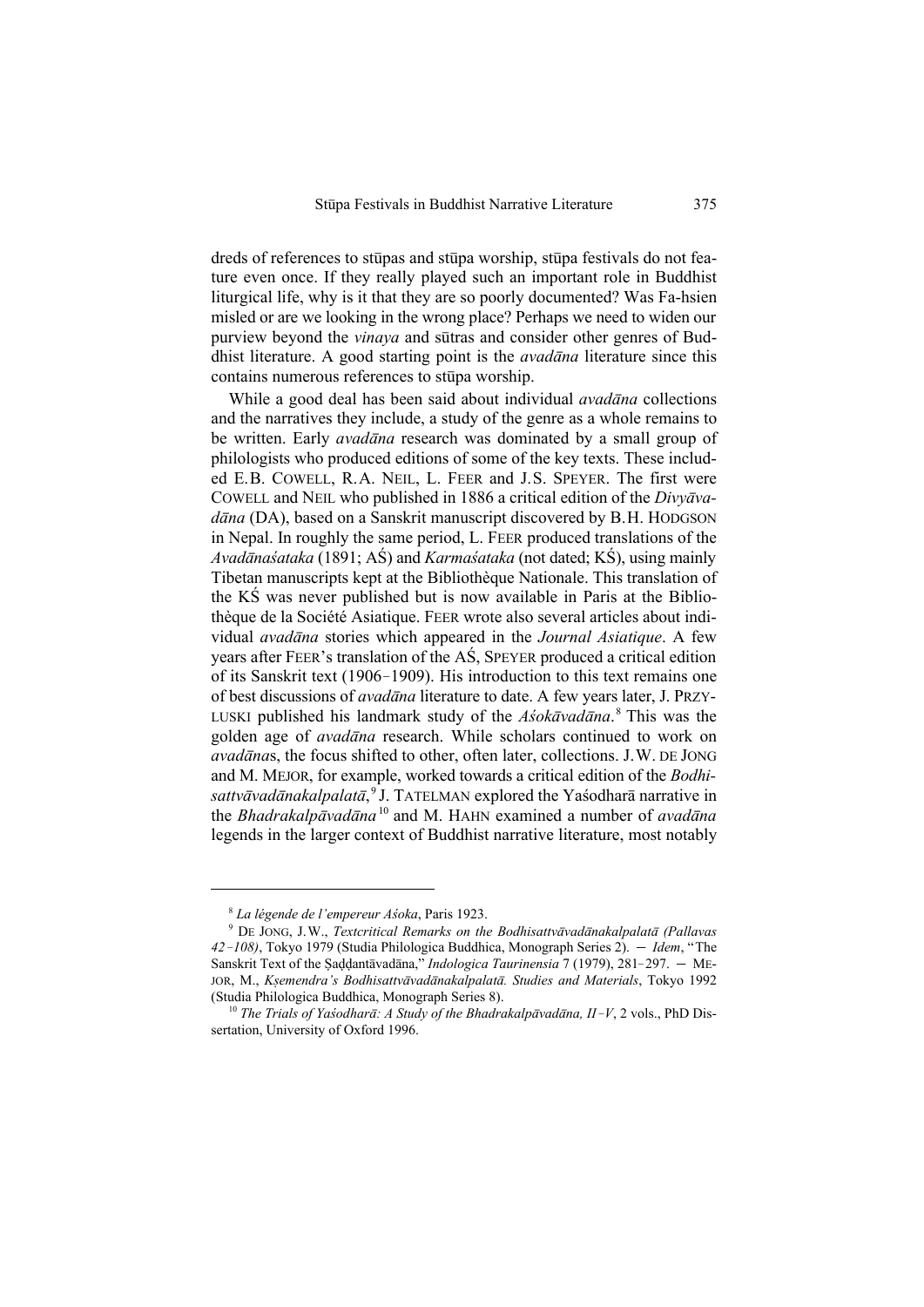those associated with the *Mahajjātakamālā* <sup>11</sup>. Some revisited *avadānas* that had already been 'placed on the map' but added new perspectives,  $^{12}$  or prepared detailed studies of individual narratives found in the larger collections.<sup>13</sup> Still others focussed on specific themes within *avadana* texts<sup>14</sup> or produced survey papers sketching entire collections<sup>15</sup>. Even though our understanding of *avadana* literature greatly advanced as a result of these studies, a lot remains to be done. For example, we still lack translations of the DA and  $K\acute{S}$ . In addition, FEER's translation of the A $\acute{S}$ , which was produced before SPEYER's Sanskrit edition, no longer meets contemporary scholarly criteria. Finally, many of the individual texts included within the larger collections have never been studied in detail. This paper will demonstrate that *avadana* narratives possess good potential to shine light on some of the issues that preoccupied Buddhist communities in ancient India.16

<sup>&</sup>lt;sup>11</sup> "Ajātaśatrvavadāna: A Gopadatta Story from Tibet," in *K.P. Jayaswal Commemoration Volume*, Patna 1981, 242-76. – Der große Legendenkranz (Mahajjātakamālā): Eine *mittelalterliche buddhistische Legendensammlung aus Nepal*, nach Vorarbeiten von G. BÜHNEMANN und M. HAHN hrsg. und eingel., Wiesbaden 1985 (Asiatische Forschungen 88).  $-$  "On the Affiliation of the Avadānas ataka," paper read at the 32nd ICANAS, 25-30 August 1986 (The abstract of c. 500 words is published in the conference proceedings).  $-$ "Punyarāśyavadāna: Another Legend by Gopadatta?" in: *Frank-Richard Hamm Memorial Volume*, ed. H. EIMER, Bonn 1990 (Indica et Tibetica 21), 103-132. - *Haribhatta and Gopadatta: Two Authors in the Succession of Ārya'sūra. On the Rediscovery of Parts of their* Jātakamālās, 2nd ed., thoroughly rev. and enlarged, Tokyo 1992 (Studia Philologica Buddhica, Occasional Paper Series 1).

 $12$  E.g. STRONG, J., "The Transferring Gift: An Analysis of Devotional Acts of Offering in Buddhist Avadāna Literature," *History of Religions* 18 (1979), 221-237. - The Legend *of King Asoka: A Study and Translation of the Asokāvadāna*, New Jersey 1983. — "The Buddhist Avadānists and the Elder Upagupta," in: *Tantric and Taoist Studies in Honour of R.A. Stein*, ed. M. STRICKMANN, Brussels 1985 (Mélanges chinois et bouddhiques 22),  $862 - 881.$ 

<sup>&</sup>lt;sup>13</sup> E.g. NOBEL 1955.  $-$  TATELMAN, J., *The Glorious Deeds of Purna: A Translation and Study of the Purnavadana*, Richmond 2000.

<sup>&</sup>lt;sup>14</sup> E.g. OKADA, M., *Dvāvimśatyāvadānakathā: Ein mittelalterlicher buddhistischer Text* zur Spendenfrömmigkeit, Bonn 1993 (Indica et Tibetica 24). - LEWIS, T., "Contributions to the History of Buddhist Ritualism: A Mahavana Avadana on Caitya Veneration from the Kathmandu Valley," *Journal of Asian History* 28 (1994), 1-38.

<sup>&</sup>lt;sup>15</sup> E.g. BECHERT, H., "Über das Apadānabuch," Wiener Zeitschrift für die Kunde Süd*und Ostasiens* 2 (1958), 1-21. – CUTLER, S.M., "The Pali Apadāna Collection," *Journal of the Pali Text Society* 20 (1994), 1-42.

 $16$  In addition to the *avadana* passages about stupa festivals discussed in this paper, there is a small number of references to stupa festivals in the *Apadana* book of the Pali canon. Most of these are very short and reveal little that is not in our Sanskrit sources (e.g., AP 172 # 145). However, the *Apad¢na* contains two references to other Buddhist festivals not found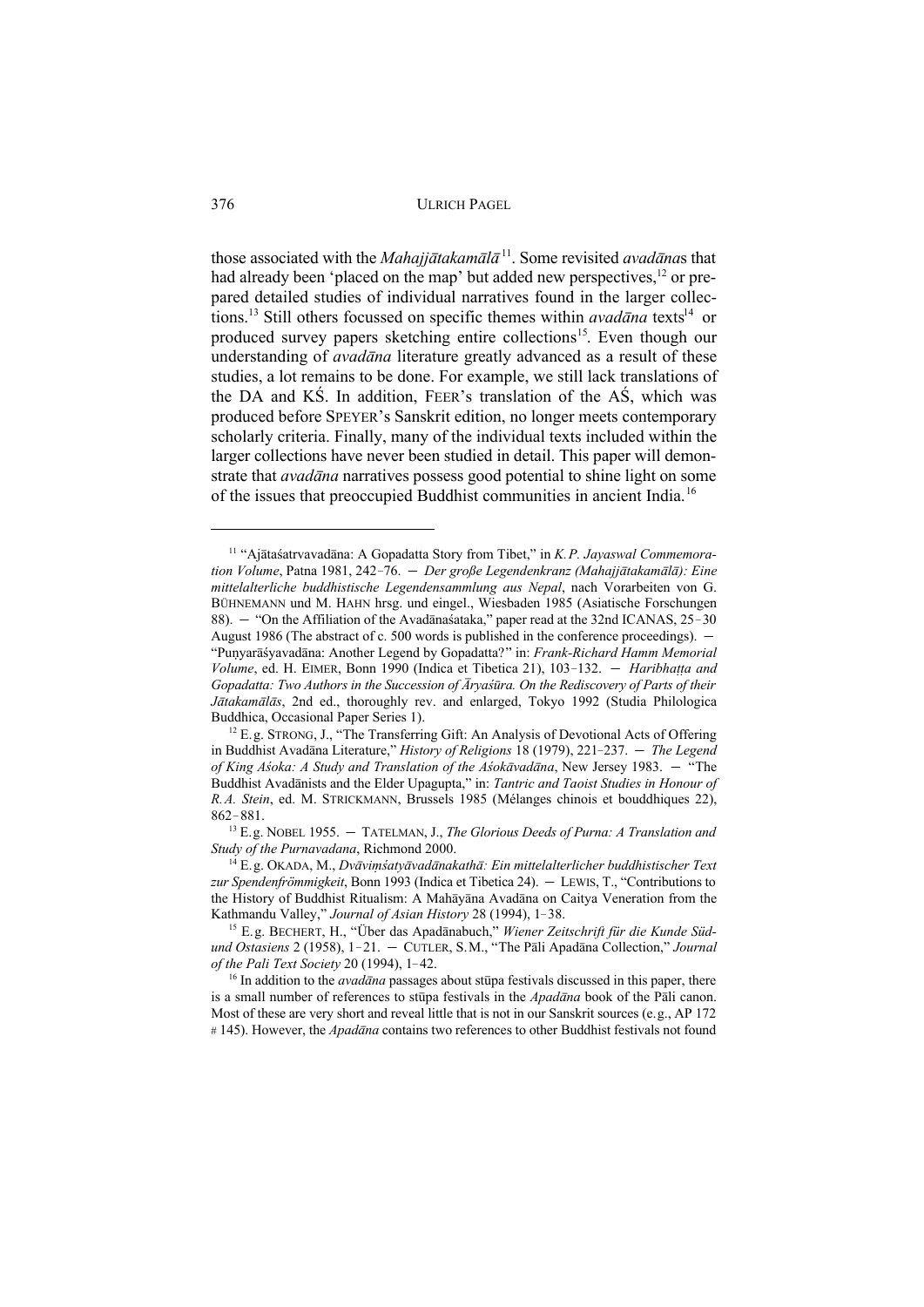*Avad¢na*s are important to the current investigation since they are the only texts outside the *vinaya* that refer to stupa festivals.<sup>17</sup> In total, I found 14 *avadāna* narratives that contain references to, or descriptions of, stūpa festivals. Of these, eight belong to the  $\overrightarrow{AS}$ , five to the  $\overrightarrow{KS}$  and one to the PBA. Although most of the descriptions are quite formulaic and might well go back to a single source, they record a wide range of customs that accompanied such celebrations. Because the festivals stand nowhere in the foreground of the narratives, but serve to frame the plot, we learn only bare outlines and much is left to the imagination. Yet, they yield a number of recurring themes that, judging by their frequency, were probably widespread features of stupa festivals. Some of these match what we found in the *vinaya*, others add to what is discussed there. In some cases, they record traditions that are totally without parallel.

Since the *vinaya* was our point of departure, it is useful to recapitulate what it says about festivals. First, it speaks only of festivals associated with stūpas built in memory of Sāriputra. Fa-hsien reports that, by his time, festivals were celebrated at the stupas of most of the Buddha's main disciples, including  $\bar{A}$ nanda, Maudgalyāyana and Kāsyapa but these are not mentioned in the *vinaya*. According to Gunaprabha, the privilege of public commemoration at stupas was not restricted to the Buddha's principal disciples. In his VinS, probably posting more of a general recommendation than a specific rule or requirement, he extends this prerogative to (all) "noble ones"  $(\bar{a}rva)$ .<sup>18</sup> Now, because none of these three sources mentions festivals

in our Sanskrit sources. The Elder Vedikāraka is on record to have held a rail-festival (*vedik¢ya maha¾ katv¢*) (AP 171 # 143) and the Elder Dhammasaññaka (AP 249 # 304) participated in a "great Bodhi-(tree) festival" (*mah¢bodhimaho*). So far, no serious attempt has been made to interpret these accounts. WALTERS, in his study of stupa construction and stupa worship in early post-Asokan India, brings together most of the relevant material (1997: 170f., n. 44) but does not analyse its content. Clearly, these passages will need to be considered when Buddhist festivals are eventually put on the map.

 $17$  Even in the *vinaya*, which contains otherwise much interesting information about Buddhist festivals, we find only a handful of references to stupa festivals. Apart from the passages cited above, I was able to locate only two other contexts where stupa festivals appear: VinVibh Ña 127v7-128r5 (cited from *Udrāvanāvadāna*), and Ja 267v7-268r7. But even here we learn practically nothing about the festival itself.

<sup>&</sup>lt;sup>18</sup> VinS 143, §469: arhaty ārṣastūpamahaṃ. VinS-T 99r5f. reads: 'phags pa la ni mchod *rten gyi dus ston rigs so*. SCHOPEN (2004: 315) follows the Tibetan and takes this sentence to mean: "In regard to Noble Ones, a festival for the stupa is necessary." It would seem that the translators read *arhaty āryastūpamaham* or *arhaty ārye stūpamaham* (or possibly *arhaty*  $\bar{a}rya[sga]$  *stūpamaham*) and interpreted *arhaty* as 3rd Sg. Pres. Ind. Act. of the root *arh*.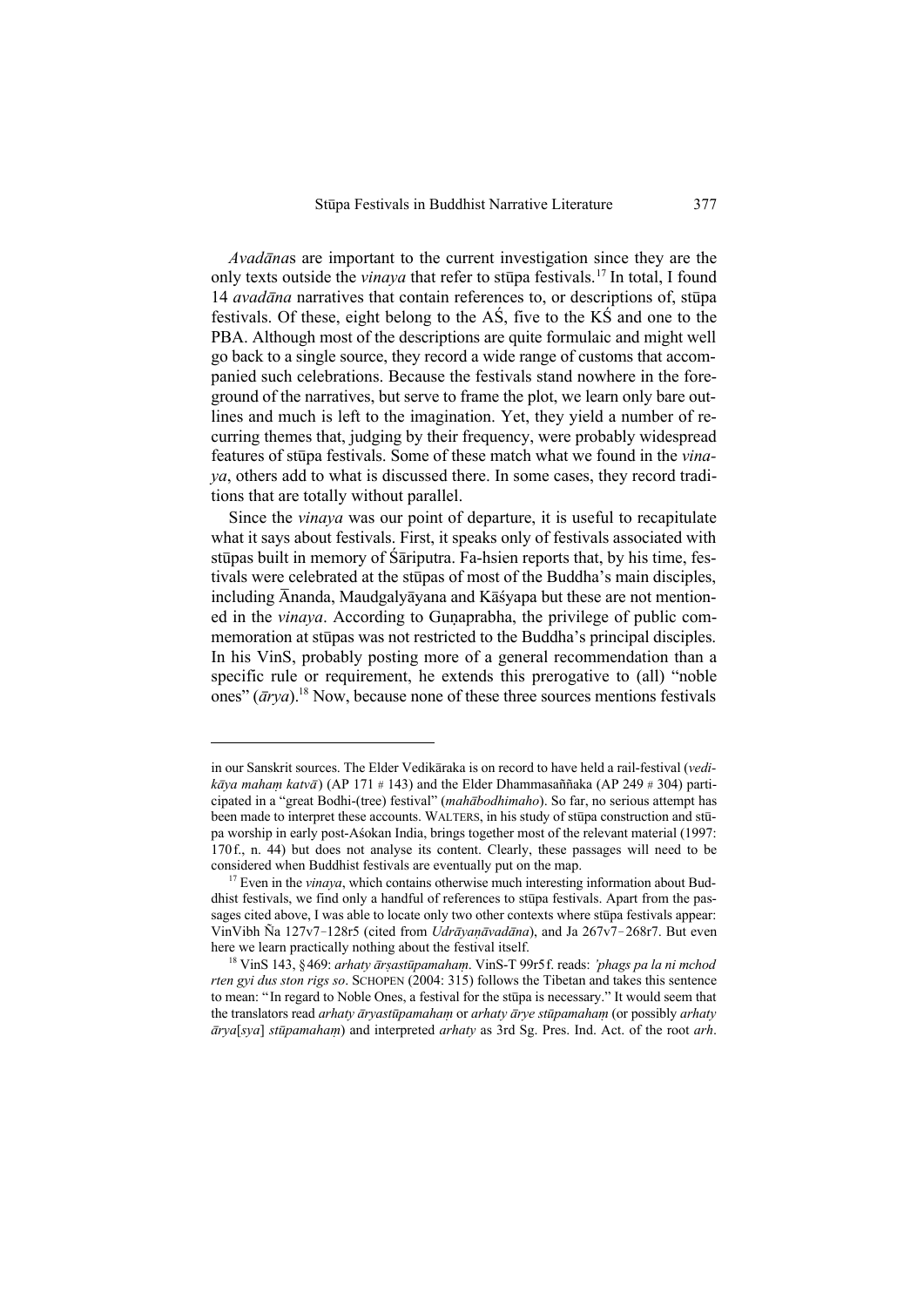celebrated at buddha stūpas, they were either totally unknown or, more likely, so routine that they required no special prescription. Second, King Prasenajit steps in personally to promote the stupa festival of Sariputra by suspending all taxation and road levies that merchants would normally have to pay should they wish to trade at stupa fairs. Apparently, the king expected such festivals to attract substantial commercial interest and develop features beyond the religious domain. Third, the majority of offerings placed at the stupa are not used for stupa maintenance but finds its way into the pockets of individual monks. Finally, the stupa festivals were apparently very popular and quite frequent. While initially such festivities may have been limited to stupas built in memory of the Buddha's direct disciples  $(KsuV, Fa-hsien)$ , their scope was eventually broadened to include stupas erected over the remains of ordinary monks (VinS). Furthermore, we know that stupa festivals constituted a regular feature of the monastic calendar ("a month after the summer retirement"), attracted a large number of participants ("all devout families collected offerings for the monks") and lasted for at least 24 hours ("lamps were burning throughout the night"). We also learn that monks took advantage of the occasion to teach the Doctrine to a large audience ("monks hold a great assembly to expound the Law") and that the celebrations were accompanied by plays in which the actors reenacted the main events in the lives of the disciples. While the *vinaya* sources do not specify the scale stupa festivals could reach, the tone of their descriptions suggests that they were not minor religious events driven by personal piety.<sup> $19$ </sup> The extent of the festivities will have varied from place to

Since *maha* is masc., we should probably read *arhaty*  $\bar{a}r$ *va*[*h*] *stūpamaham* and translate the sentence with: "A Noble One is worthy of a stupa festival." SCHOPEN's proposition to interpret the Tibetan *rigs so* to indicate "necessity´ would seem too strong and is in any case at odds with the Sanskrit.

 $19$  The VinVibh contains an episode that gives us some idea of the measure of such celebrations. In the aftermath of an unidentified festival held in Rajagrha, a group of traders returning from a sea voyage found the entire city stripped off merchandise, even food or drink. Rajagrha, presumably on order of the king, had devoted all its resources to the festival and was now unable to engage in trade of any form. To secure survival, the visiting merchants were forced to approach the private residence of a wealthy businessman and ask for leftovers (Ja  $119r7-v7$ ). While we should perhaps not overrate the historical value of this account, it nevertheless hints at the breadth of resources such festivals were held capable of consuming. The VinVibh records another episode where a dancer who travelled from the south to attend the Festival of Girika and Sundara in Rajagrha marvelled at the lavish provision of the celebrations (Ja  $224v1-3$ ). For a brief, but unreferenced, summary of events leading up to this festival, see SCHOPEN (2003).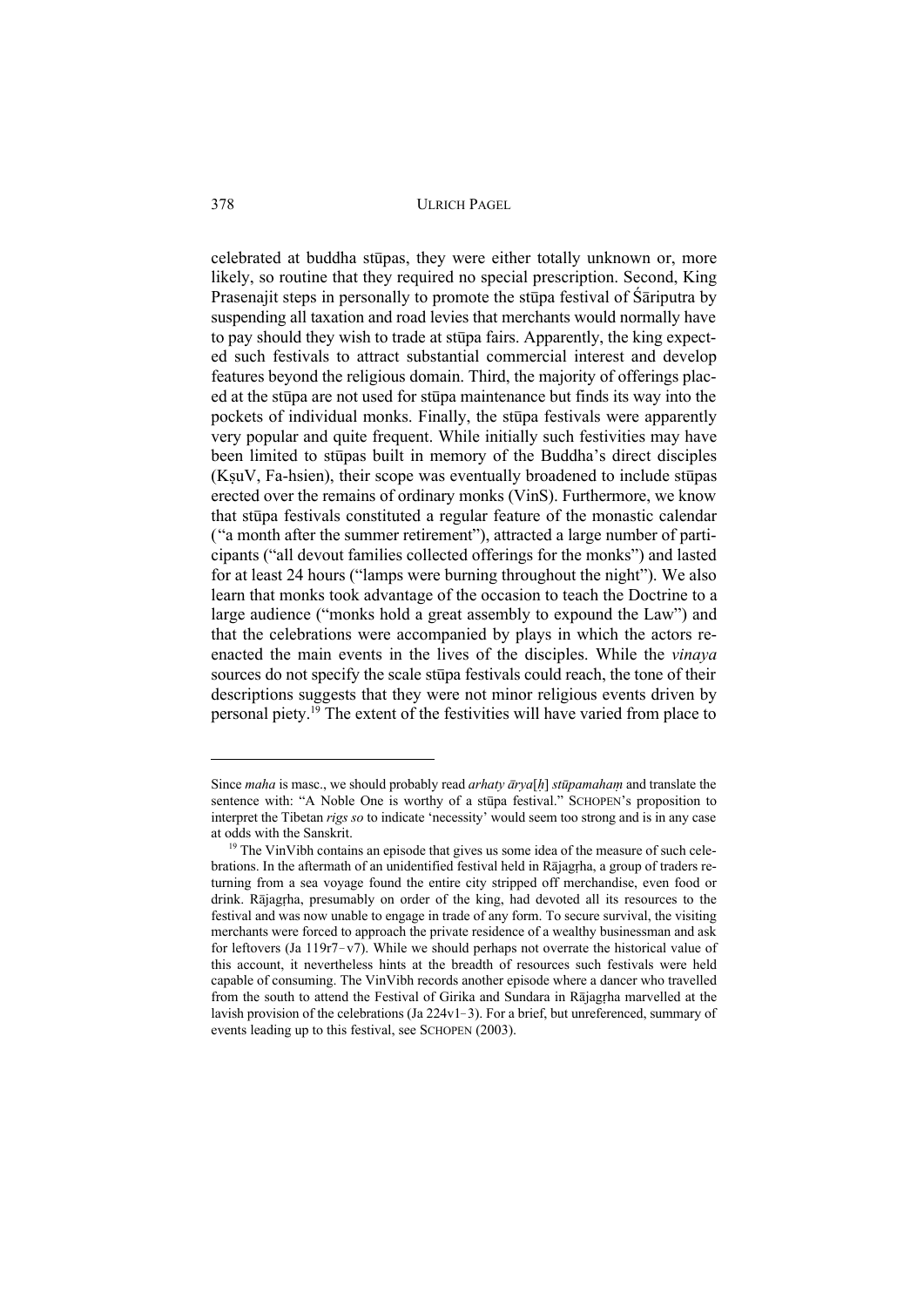place, reflecting the disposition and power of the local ruler, the wealth and religiosity of the local population as well as the influence of the Sangha. Since stupa festivals were financed through contributions from various sources, they probably accommodated a variety of interests and catered to the religious, economic and political ambitions of all their sponsors.

These are bold claims difficult to sustain on the basis of a handful of passages. We need additional testimony in order to lend credibility to such wide-ranging conclusions. For this I turn now to the *avadana* literature. Let me begin with a few comments about the structure of the collections used in this investigation. As indicated by their titles, the  $\overrightarrow{AS}$  and  $\overrightarrow{KS}$  consist of one hundred stories.<sup>20</sup> Each of these extols the exploits of a particular Buddhist 'saint' and explains their spiritual achievement through deeds carried out in the past. While every story starts afresh and is not linked with the preceding narrative, they are batched in groups that share certain themes, such as a concern with pratyekabuddhas, arhats, gods, animals or future Buddhas (AS I: xiv-xxv; but see FEER 1901: 54 for the KS). Because their narratives are essentially independent, some of the stories appear in more than one collection (FEER 1891:  $xiv - xxviii$ ). The relationship between the collections themselves differs from case to case. Even though they are governed by very different structures, the  $\overrightarrow{AS}$  and  $\overrightarrow{KS}$  are closest since they share many narratives. SPEYER found 16 narratives that appear in both works, be it on occasion with slightly different content  $(A\dot{S} \, \text{II}: \text{v}-\text{xiv}, \text{FEER})$  $1891: xvi - xxvii$ ). It would appear that both collections drew in part on material derived from the same literary tradition. This is corroborated by their use of similar stock-phrases and narrative structures. Both collections name their *avadanas* after the protagonist at the centre of the stories (e.g., Suvarnābha, Sugandhi, Vapusmat). Because we do not have a Sanskrit text for the  $K\acute{S}$  and the Tibetan translation is rarely a reliable guide when its comes to Indian names not all the titles are available in the original.<sup>21</sup> Fortunately, the identity of these persons is not our primary concern today and we can therefore set aside this problem.

 $20$  In the case of the KS, this is only a rough figure since this collection contains 127 narratives (FEER 1901: 54). The AS, in contrast, is comprised of exactly 100 stories, spread over ten decades.

<sup>&</sup>lt;sup>21</sup> E.g., brDzis: Abhibhūta? (Ha 238v4-242r5); Thos pa: Śrāvaka? (Ha 201r3-204v5); Rab bzaň: Subhadra/Paravāda? (Ha  $216v7 - 220v7$ ).  $-$  FEER (1901) gives brief summaries of the events that unfold in each of the *avadanas* from the KS: Thos pa, 295 f.; gDol ba'i khye'u, 300f.; Rab bzaň, 302f.; brDzis, 311f.; Kun dga' bo, 416-18.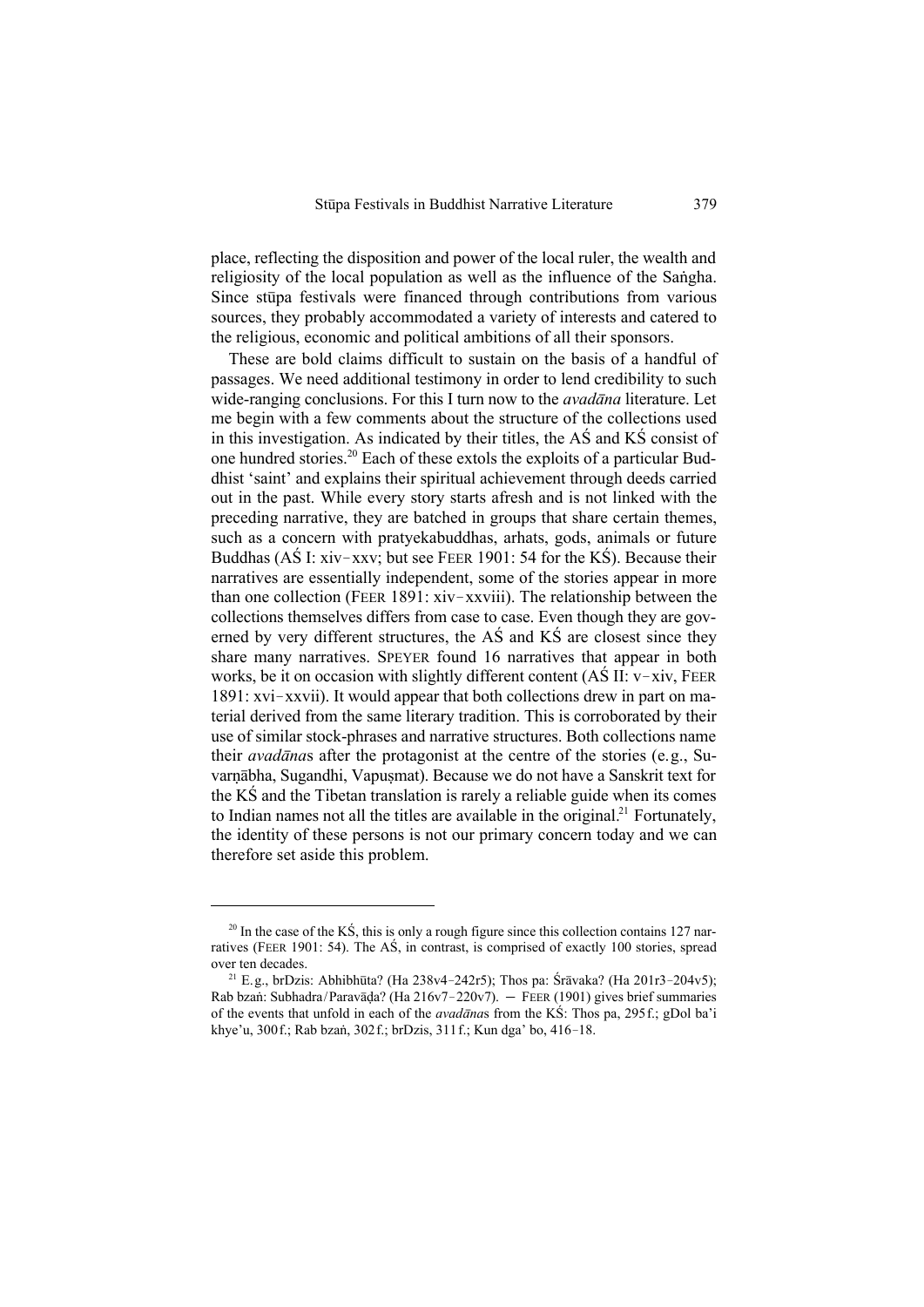My analysis of stūpa festivals in *avadāna* literature focuses on five features: (1) sponsorship and preparation, (2) stupa category, (3) rules of participation, (4) performance elements and (5) maintenance issues. Based on the outcome of this investigation. I shall then assess the role of stupa festivals in ancient Indian Buddhist communities and evaluate its contribution to recruitment, monastic as well as lay.

There is strong evidence that most, if not all, stupa festivals were sponsored and inaugurated by kings. Not a single narrative records that such festivals were funded or instituted by monks or the local population. In most cases, the king also sponsors the construction of the stupa.<sup>22</sup> The Suvarnabha episode of the  $\overrightarrow{AS}$  contains a good example of the events that typically lead up to the celebration of a stupa festival:

"O monks, previously, in times gone by, during the 91st world age, there emerged in this world a Buddha, a Blessed One, called Vipasyin. He was a Tathāgata, Arhat, Samyak Sambuddha, perfected in wisdom and good con-

 $22$  This, however, is not what is recorded in epigraphic sources of the Deccan and Andhra during the post-Mauryan and Sada-Sātavāhana periods from which most surviving stūpas stem. Even though we have many hundred stupa inscriptions of that period, there is very little evidence that kings played any role in stupa construction at all. This applies to both freestanding stūpas as well as rock-cut examples. Neither Sānchī or Amarāvatī nor any of the other contemporary stupa sites in coastal Andhra preserves inscriptions that record royal patronage. This holds also true for the cave stupas in the western Deccan (Nasik, Ajanta, Junnār, Kudā, Kārlā and Kaņherī). Royal support, if at all documented, appears to have been limited to the secondment of court artisans (e.g. Sānchī 1, South Toraņa, records the participation of the chief artisan of king Sātakani [LÜDERS 1912, no. 346]). This contrasts with the widely attested royal patronage of *vihāras*, mainly through land endowments. These findings, recently brought together by A. SHIMADA (2006), cast doubt on WALTERS' claim (1997: 177-80), in part inspired by the Asokan pillar edict of Nigālī Sāgar which records the king's massive expansion of the Kon $\bar{a}$ kamuni stūpa (HULTZSCH 1925: 165), that stūpa foundations of this period were `imperial acts´ designed to enhance royal authority. It does not, of course, invalidate the king's promotion of festivals recorded in *avadana* literature. Moreover, judging by epigraphic evidence from the Ikșvāku period, royal disinterest in stūpa foundations did not last forever. Three of the stūpa sites of Nāgārjunakonda (1, 2 and 3) feature votive inscriptions which credit Cātasirī (sister of the first Ikșvāku ruler, King Vāsiţhiputa Cātamūla) and her relative with generous donations to the stūpas and adjacent shrines. The reason for the newly emerging royal interest in stupas has not yet been identified, though it may well have been triggered by changes in the economic status of the Sangha and the socio-political environment within which its members operated. For a detailed analysis of this problem, see SHIMADA 2006: 223-243. Regardless of the factors that brought about this change, the absence of documented royal support for stupa foundations prior to the 3rd/4th cent. may help us to approximate the period when those *avadanas* which cite royal stupa construction were conceived. The epigraphic evidence from surviving stūpa sites indicates that they may well postdate the 3rd cent.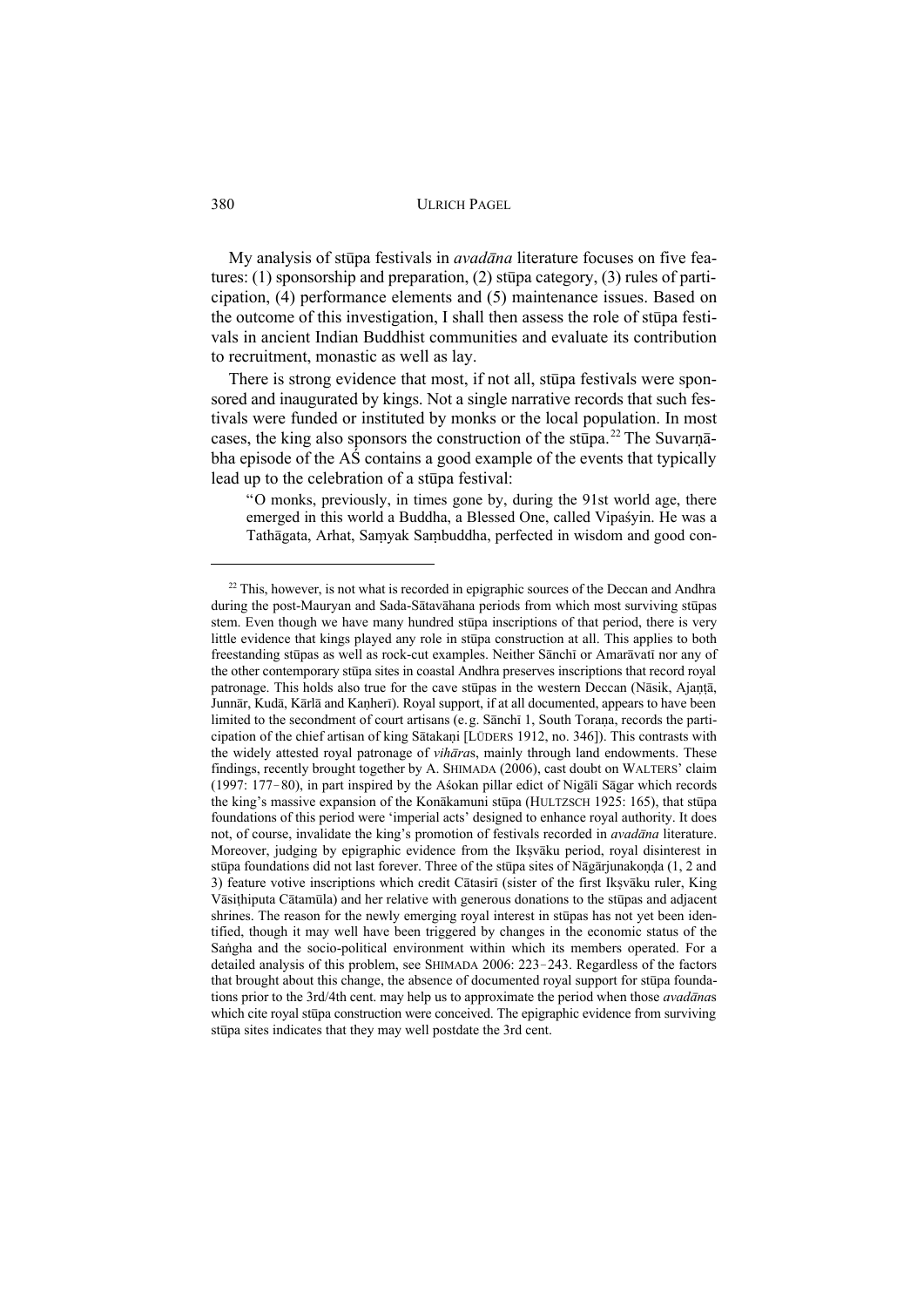duct (*vidyācaranasampanna*), a Sugata, knower of the world (*lokavid*), an unsurpassed guide of people in need of restrain (*purusadamyasārathi*), the teacher of gods and humans. [...] After he had performed all the deeds of a buddha, Vipasyin entered into *parinirvāna* in the nirvāņa sphere that has no aggregates remaining, like a fire whose fuel is exhausted. When this had taken place, King Bandhumat performed the worship of the body with respect to the body of the Buddha and built a stupa made of four types of precious substances that was one *yojana* in circumference and one *krośa* in height. Next, he also prescribed a st<del>u</del>pa festival (*stupamahas ca prajñaptah*)." (AŚ I 349.3-8; AŚ-T 168v4-169r1).

While this account may not be historical, most *avadanas* place stupa festivals in such setting. In *avadanas*, stupa festivals do not celebrate the Buddha's disciples, but serve to commemorate the life of the Buddha himself. In the AS and KS, this is either Vipasyin, Kāsyapa or Krakucchanda. Our sources use different terms to record the contributions of the kings. Some say that the king prescribed ( *prajñapta*) the festival, others say that he held  $(k\bar{a}rita)$  a festival.<sup>23</sup> On the other hand, all the *avad* $\bar{a}n$ as concur in employing the Sanskrit term *stūpamaha* (or its standard Tibetan equivalent *mchod rten gyi ston dus*) to refer to stupa festivals. The expression *mchod ston*, recorded in some texts as a synonym for *maha*, does not appear once (see n. 2). The fact that the stupa was built on order of the king indicates that he may also have funded the festival since the celebrations marked the stupa's public inauguration. In fact, most texts emphasize that it is celebrated immediately after completion of the construction works. In some sources we learn that it can only take place after the stupa was completed "in all parts" (*rnam pa thams cad*  $\left[du\right]$ ).<sup>24</sup> Whether this is a reference to the architectural features of a Tathāgata stūpa (which contains some elements omitted from

<sup>&</sup>lt;sup>23</sup> The *vinaya* adds two other terms frequently used in connection with festivals: *sthapita* ("instituted", GM I 79.1f.) and *prasth¢pita* ("celebrated", GM II 143.15f.) The exact connotations of these terms are not always clear, since some passages appear to use them interchangeably. The Tibetan, for one, renders both *sthāpita* and *prasthāpita* with *btsugs pa*. As a result it is often difficult to draw firm conclusions from a particular wording. While there can be no doubt that kings were closely involved in the organisation of festivals, we do not know whether they actually instituted them. Some festivals were evidently not founded by kings. The Toyika festival, for example, was instituted (*sthapita*) by devout brahmins and householders (GM I 79.1; VinV Kha 162v4). In his paper on festivals, SCHOPEN (2003) gives a synopsis of the circumstances surrounding the foundation of this festival. The Festival of Girika and Sundara, on the other hand, was founded by Bimbisara himself in an attempt to persuade the two nāga kings to return to Magadha (VinVibh Ja 224r7-v1).

<sup>&</sup>lt;sup>24</sup> KS Ha 216r2f. & 240v4: *rnam pa thams cad yons su rdzogs par byas nas*; 220r3: *rnam pa thams cad du zin par byas nas*.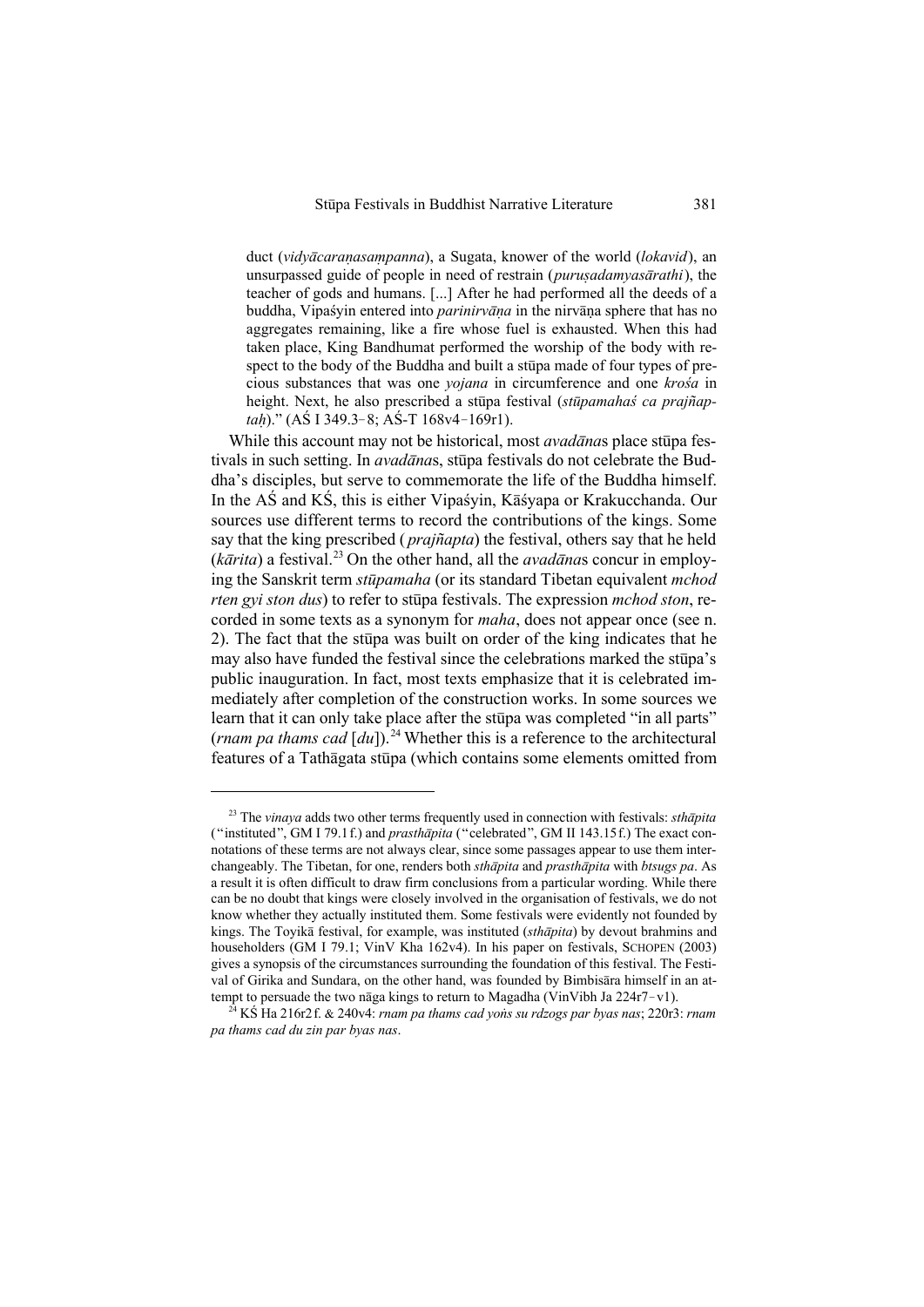stūpas built for pratyekabuddhas and arhats<sup>25</sup>) or alludes to an episode where celebrations commenced while work was still in progress we cannot tell.

Completion itself is achieved through the ritual "raising of the staff" (*vastvāropana*) since this signalled the very moment of inauguration. According to one source, the raising of the staff was considered a special privilege granted by the king to those who had financed the construction of the stūpa. Construction rights were awarded in a public competition to those who managed to procure the largest amount of money. The process of tender and its emotional pitfalls are recorded in the  $K\hat{S}$ :

"After (Vipaśyin's *parinirvāna*) had taken place, King Bandhumat built a stūpa for his relics. When he decided to 'raise the staff' (*srog sting gagge pa*: *yastyāropana*) on the stūpa (in order to inaugurate it), once a large group of people had assembled at the (st<del>u</del>pa), he issued the following command (*bsgo*) *ba*): `The person who procures the greatest amount of property (*nor bu*) for this stupa shall raise the staff on this stupa.' When a certain son of a householder who had just arrived at the (stupa) site (sa phyogs der) heard the King's decree, he thought to himself: 'Once I have procured the greatest amount of property for this stupa, I shall raise the staff on the stupa. However (*na*), since I do not possess riches of such proportion (*de tsam gyi 'byor ba dag*), well, let me approach my relatives (for help), pay my respects and procure the property (in this way).´ After the householder's son had asked his relatives for help, they replied: 'Steady you go and don't lose heart! As much property as you have (already) procured, so much we shall give you (again).´ Then, as soon as he had heard this, the youth and king procured more and more (in competition), approaching 60 million pieces of gold. After a while, the king grew unhappy about this contest (*gźi: adhikarana*), lost heart and thought: 'Oh, what shall I do about the damage (this rivalry inflicts) upon me?' His ministers dispensed the following counsel: 'O Majesty, steady you go and don't lose heart! We would like to give property to your Majesty.´ (In the meantime) also the youth was restrained by his many relatives: ´Since we must protect the mood (*thugs*) of the king, do not compete with him.´ As soon as he had heard their (warning), the youth abandoned (his ambition). As a result, the king took (again) pleasure in the contest, gave a large amount of revenue *(lons spyod)* to the youth, raised the staff on the stupa and accomplished everything within a short time. He then paid homage to the stupa with incense, aromatic powder, perfume and flowers and prescribed (*lugs bcas so*) a stupa festival. At that time, the householder's son

<sup>&</sup>lt;sup>25</sup> VinS 143, §461-64; VinS-T 99r3-5; KşuV Tha 246r3-v1, tr. SCHOPEN 2004: 303f. For more material about arhat and pratyekabuddha stūpas, see VinV Kha 27r2-28v4.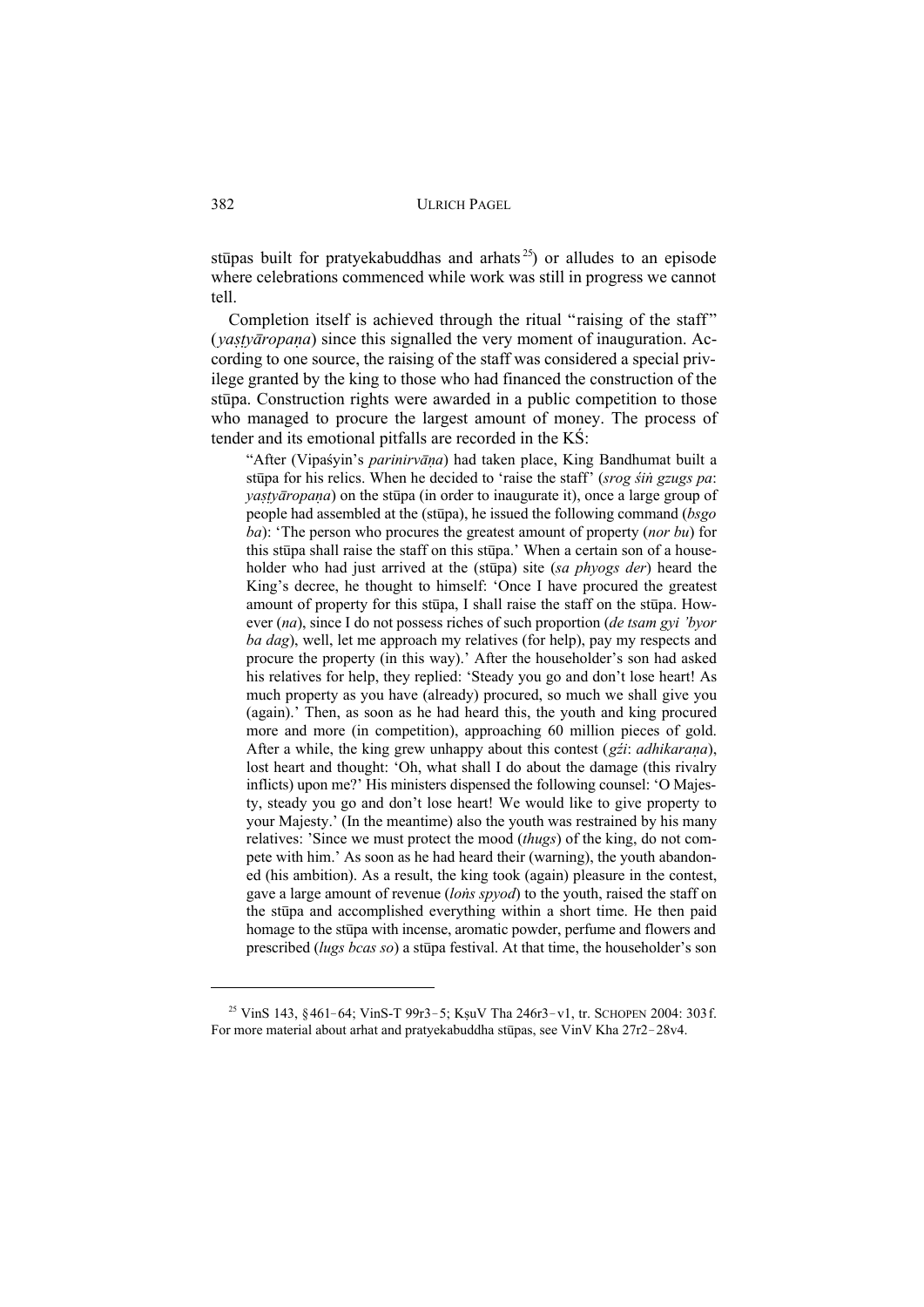thought to himself: `Since I am not worthy of the revenue (that I received from the king), I shall offer all the things (*rdzes*), including the 60 million gold coins, that I intended for the stupa, to (his) stupa." (Ha  $203v4 - 204r4$ )

While one passage alone does not allow us to conclude that such fundraising formula was common practice, we know that it was applied at least in some quarters. The key issue here is the ceremonial "raising of the staff". The "raising of the staff" has long been recognised as a central feature in the inauguration process (WELLER 1953; ALSDORF 1955: 14-16, BÉ-NISTI 1960: 76f.). The *vinaya* requires the "raising of the staff", although typically funded by lay donors, to be carried out by monks or, at least, in the presence of monks (SCHOPEN 2004: 21). Even though our passage does not call for monastic participation, perhaps because this is not its principle concern, it confirms that funding for this event was expected to come from the laity. Installation of the staff would have taken place at the very end of the stupa construction, probably right before or during the stupa festival. In either case, it would have been exactly the kind of high-profile event that a donor would want to be associated with. Whether the donation paid only for the staff, for the ceremony surrounding the installation or for the whole construction is not recorded. The *Varsāvastu* of the Mūlasarvāstivāda-*vina lists the staff installation as only one of four student funding opportunities* open to lay donors. The others are the "raising of an umbrella" (*chattraropana*), the "raising of a flag" (*dhvajāropaṇa*) and the "raising of a banner" (*patākāropana*).<sup>26</sup> Apparently, it was possible for the public to sponsor individual features of the stupa as well as the entire construction. While we do not learn how much money a staff installation typically consumed, our passage indicates that it was not cheap. It was expensive enough to cause serious financial hardship not only for a well-connected householder but even for the treasury of a king.

The need for monks to participate in the flag installation leads us to another question. Who took part in a stupa festival and how was their participation secured? Several sources report the king summoning monks to the festival (KS Ha  $275v4$ f., PBA 19r2-4). In most cases, the king is content with the presence of the local community, but in one instance he goes as far as to arrange for monks to be transported (*'dren btan no*) to the stupa site (KS Ha 275v5). This *avadāna* also has the king providing monks with copious amounts of food, drink and robes (*loc.cit.*). Since stup as were typi-

<sup>&</sup>lt;sup>26</sup> GM IV 139.11-17, VinV Ka 242v1-4; for a translation of this passage, see SCHOPEN 1997: 76.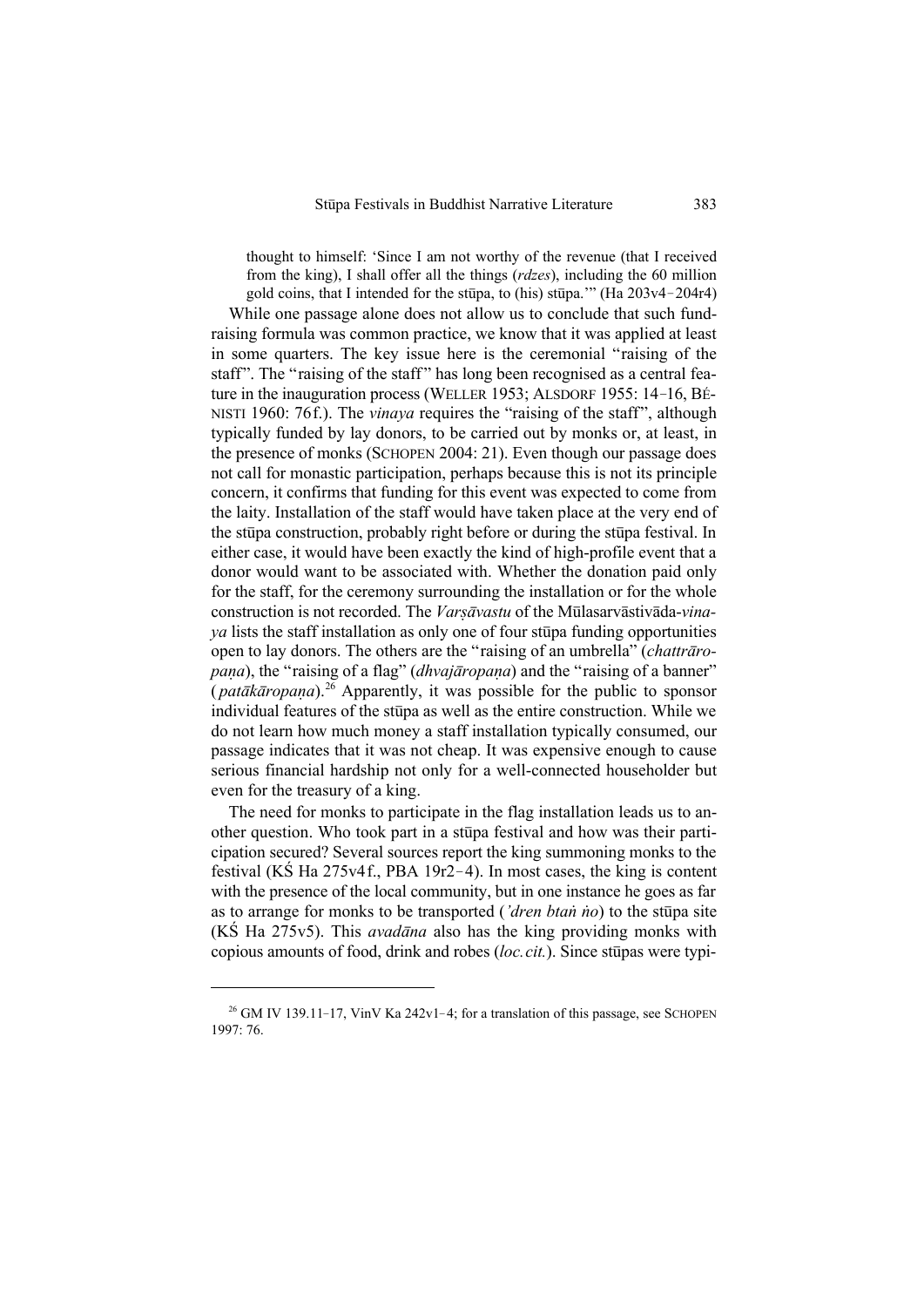cally erected either in or near the local *vihara* (KS Ha  $240v5 - 241r2$ ) most festivals took place in the vicinity of monasteries.<sup>27</sup> Judging by a passage in the VinVibh, the king's generosity did not extent to all festivals. This text records a group of forest monks that had to borrow bedding, furnishings and seats from an affiliated village *vihara* in order to accommodate visiting monks during a festival held in their own monastery (Ja 12v4-19r2, esp.  $15r4-v1$ ).<sup>28</sup> When they did not receive funds from lay donors, the monks were forced to turn to an affiliated community for help. Not every festival attracted royal sponsorship.

Although the monks were required to be present for prestige and validation, they did not play a very active role in the celebrations. Restrained by their monastic vows preventing them from engaging in frivolous activities, their main task was to give Dharma discourses to the revellers midway *(phyed yol tsam na)* through the festival (PBA 19r3f.). But a festival with only monks would be rather dull and generate little income. Who else took part? The *vinava* indicates that the king sought to win the participation of merchants. It suggests that he did this in order to maximise revenue for the local monastic community. However, his motives may not have been entirely selfless. Since kings will have ranked among the principal sponsors of stupas and their festivals, they would have had a personal interest to see them thrive and attract publicity. In order to secure a good turn out, the king "had gongs (gandī) struck, drums beaten and conch shells blown".<sup>29</sup>

<sup>&</sup>lt;sup>27</sup> The PBA (19r2) records that the festival was held in or near a royal palace (*pho bran*) 'khor  $\acute{z}$ ig tu). However, because the content of this passage is somewhat ambiguous, we should perhaps not read too much into this reference.

<sup>&</sup>lt;sup>28</sup> This story is discussed in SCHOPEN 2004: 230 f.

<sup>&</sup>lt;sup>29</sup> Poor attendance at festivals appears to have been a widespread concern. In the UttG the Buddha proposes to increase turn-up through a better organised publicity campaign (Pa  $176r1-6$ :

<sup>&</sup>quot;The Buddha, the Blessed One, dwelt in the Park of Anathapindada, in the Jetavana in Sravasti when he said (to the monks): 'Hold the Great Festival and advertise that the Image of the One Sitting in the Shade of the Jambu-tree is coming to town (gron khyer du gśegs par rgyas par byos śig).' The monks went ahead without, however, to inform (ma sbran par don no) the brahmins and householders. These complained: 'Alas, if the Noble Ones had informed us beforehand, we would have prepared offerings.' The monks reported what had happened to the Blessed One who said: 'You should announce that you (plan to) hold the Great Festival seven or eight days in advance on markets, in the streets ( $s$ ran), on highways ( $lam$ ) and at crossroads.' When they (went around) proclaiming: 'Festival, Festival', the Blessed One advised them: 'You should inform them that you (plan to) hold the festival on such an occasion, at such a day (*zag dus thab la zag 'di sñed cig na*).' When, even though they did this,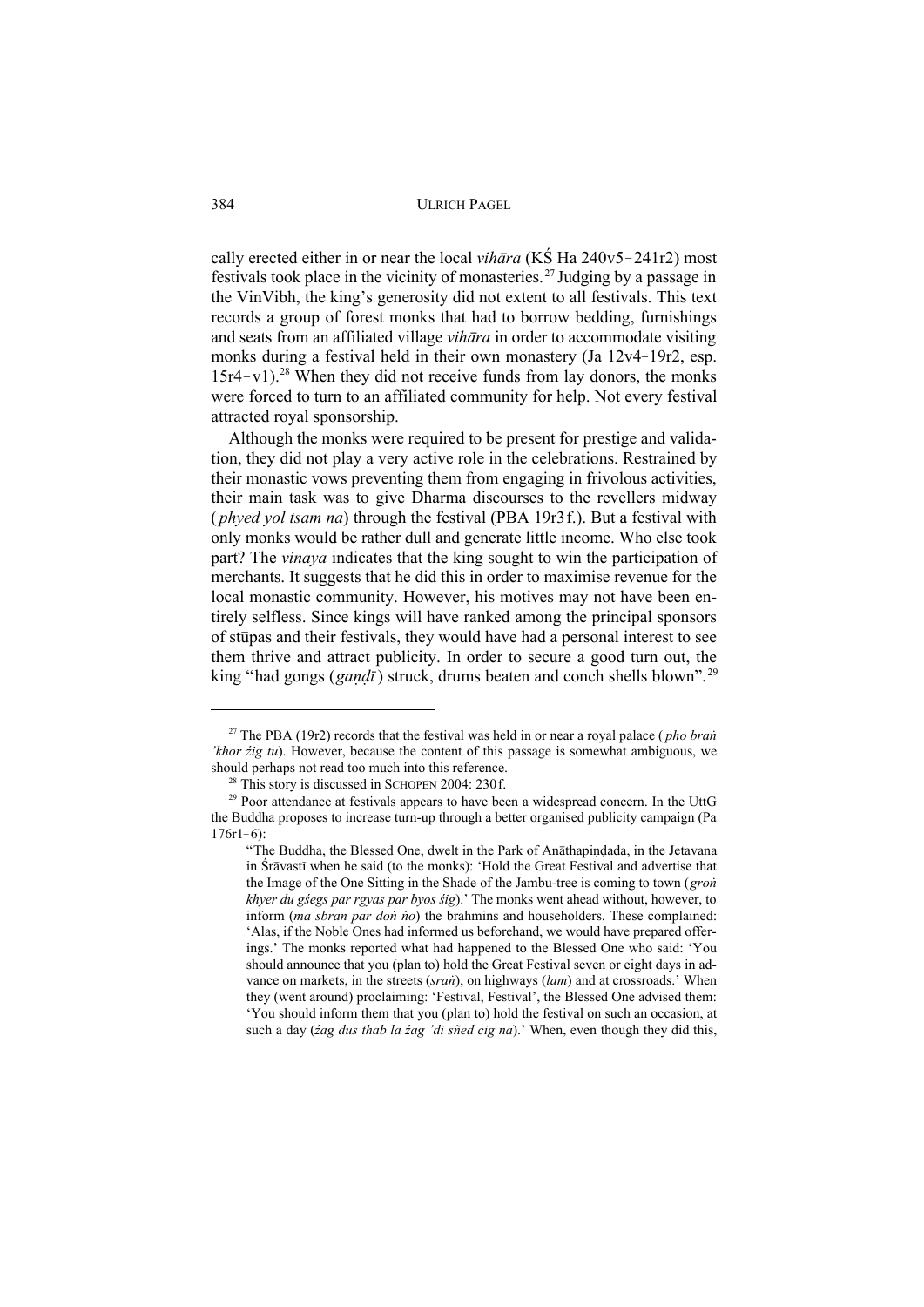These drew "a very large group of people" (*srog chags 'bum phrag du ma*) to the festival site (PBA 19r3). This must have been quite effective, since several texts boast of the "large crowds of people" (*mahājanakāya*, *anekaprāniśatasahasra*) that came together at stūpa sites for their inauguration (KŚ Ha 203v4 & 241r1; AŚ I 361.15 & 387.9).<sup>30</sup>

The prospect of food, it would seem, provided sufficient incentive for a large group of monks (the text records further below that on this occasion no less than 500 bhiksus scrambled hurriedly for seats in the dining area) to find the leisure to join Anathapindada's party. The monks appear to have taken the Buddha's advice to heart since many texts highlight the lavish amount of food served at festivals (e.g. UttG Pa 84v4). Sometimes, however, this carried unexpected consequences, even death. The *Bhaisajyavastu* records the well-known episode where the monk Mūlaphalguna died from overeating during the Toyika festival (GM II 144.11-13; VinV Ga 113r6-v5). Even in death, this monk continued to cause problems for the community. According to an account in the KsuV, his stupa, erected by a group of friendly nuns, was destroyed on order of the monk Udakapana which gave rise to a new rule about nuns´ carrying concealed weapons (SCHOPEN 2004: 341, 345f.).

<sup>30</sup> In several places, the Mūlasarvāstivāda-*vinaya* gives specific information about the range of people who attended Buddhist festivals. A festival commemorating Indra's famous visit to the Buddha held annually on Mt Vaidehaka (KsuV Tha  $234r3 - 235r2$ ), for example, attracted "all the multitudes of people living in Magadha" (*der yul ma gadh¢ na gnas pa'i skye bo'i tshogs thams cad 'du'o*, 234r4). Elsewhere in the same text (Da 181r4-182v3), on the occasion of a joint-celebration of the Festival of the Top-Knot, Festival of the Fifth Year and Great Festival, we learn that monastic celebrations had sufficient pull to draw "people, monks, nuns, lay brothers and lay sisters who lived in different regions" ( *yul tha dad pa*) (Da 181v2f.). The UttG records that each of the five biographical festivals commemorating key events in the life of the Buddha (see n. 2) attracted revellers from far afield: "Monks, nuns, lay brothers and lay sisters had come now to Sr $\bar{a}$ vast $\bar{a}$  (*'dir*) from various regions (*yul so so nas*) for the great worship (*mchod chen po*) of the Bodhisattva" (Pa 139v7-140r1). In my translation of this last sentence I follow SCHOPEN (2003). However, I prefer the term

nobody took any notice, the Blessed One said: `Write it on birch bark (*gro ga*) and mount it on top of an elephant. Then have it announced on markets, in the streets, on highways and at crossroads."

Elsewhere in the same text, in order to increase festival attendance among his monks, the Buddha advises An $\bar{\text{a}}$ thapindada to offer a meal as part of the celebrations (Pa 178v3–6). This yields immediate results:

<sup>&</sup>quot;The Buddha, the Blessed One, dwelt in the Park of Anathapindada, in the Jetavana in Śrāvastī when the householder Anāthapindada asked him: 'If the Blessed One permits, I shall hold the Great Festival (*dus ston chen po*).´ The Blessed One replied: `With my permission, you should do it.´ After the festival had taken place in the Jetavana, because the monks had failed to attend, the Blessed One said: `When you hold the Great Festival (again), sound a gong, drum and trumpet. (In this way) the monks will know that the time has come for the midday meal (*gdugs tshod*).´ When the monks were alerted (*brdegs na*) by the sound of the drum and trumpet, they franticly (*chol bar*) sat down (for the meal)."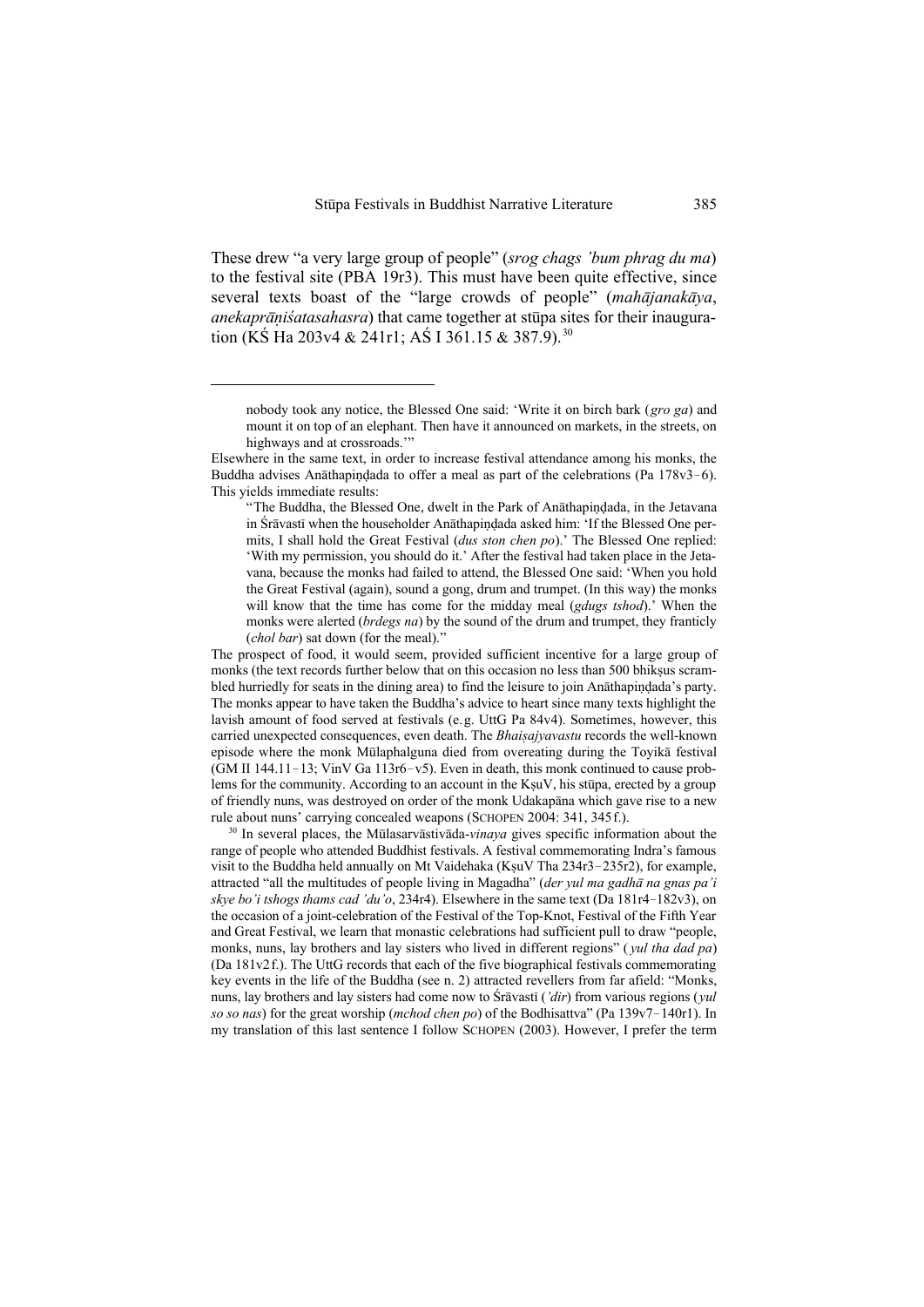But who were all those people that converged around stupas to share in the festivities? Besides monks, *avadanas* cite four other groups of participants: relatives of the king, ministers of the court, brahmins and householders. Faith in the Buddha was apparently not a prerequisite. The Rab bzan (\*Subhadra/Paravāda) *avadāna* contains an episode where a non-believing minister (blon po ma dad pa) is appointed overseer of works (lag *dpon*) for a stupa construction and later attends the festival even though he does not appear to care much for the monument ( $\overline{KS}$  Ha 219v6-220r5). Two other texts speak of gamblers (*dyūtakara*) milling among the revellers  $(AS II 76.15-17, AS I 383.5f.)$ . But not everybody was eager to party:

"When (the stupe of Kasvapa) was completed in all parts, King Krkin<sup>31</sup> paid homage to the stup and prescribed (lugs btod pa) a stup a festival which he announced by striking a gong (gandi) and (issuing) the following command: 'All the people who live in the city of Vārāņasī must come and pay homage to this (stupa on the day) when the stupa festival takes place. Those who do not come to the (festival) shall have all their possessions confiscated.' King Krkin had a certain priest (*purohita*) who was not a believer. But because the priest's son was friendly with the King's son, he was treated amicably. As soon as it came to the attention of the king that the brahmin priest, as a nonbeliever, had failed to attend the (festival) because he was not well disposed (sdan ba'i sems kyis) (towards Buddhism), he realised that the priest had not followed his command and grew angry. He then declared: 'I shall confiscate all the possessions of this priest and never release them.' When the King's

386

<sup>&</sup>quot;region" for yul. SCHOPEN translates this word by "country" which, in my opinion, carries today connotations that were probably not intended by both the Tibetan  $(1/2)$  and the (hypothetical) Sanskrit (desa). Apart from this detail, our interpretation of the Sangha's concern for a good turn-out at festivals is similar and draws on pretty much the same sources. The fact that people had come to the festivals from far field seemed to matter since it is also mentioned at the beginning of the UttG section (Pa 139r7). Other festivals enjoyed similar popularity. The Toyika festival, apparently held every six months in Śravasti was particularly popular among the members of the Sangha (VinV Ga 113r6f.). The Festival of Girika and Sundara, in contrast, was primarily celebrated by lay people; at least we have no record of monks or nuns attending in large numbers (skye bo phal po che'i tshogs der ltags te, VinVibh Ja 227v4, 228r3). The first celebration of this festival, convened by Bimbisara in Rājagrha, was especially well-attended, drawing a large crowd from the six great cities of north-east India (VinVibh Ja 224v1-3): Campā, Rājagŗha, Śrāvastī, Sāketa, Kauśambī and Vārāņasī (cf. Dīghanikāya, PTS-ed., vol. II, p. 146.14f.).

<sup>&</sup>lt;sup>31</sup> The Mūlasarvāstivāda-vinaya contains many passages, mostly drawn from avadāna sources, which describe the reign of this legendary king, contemporary of the Buddha Kasyapa. Krkin gained particular fame through his stup afoundations. See, for example, VinV Ka 266v7-268r5, Ga 6v5-11v7, 82v3-83r7, 266r2-5, Na 127r4-130r2; VinVibh Ca 167v1-177r7, Ja 241r6-242v1, Ña 78v4-85v6; KṣuV Tha 156v6-158v5, Da 33v6-35v2.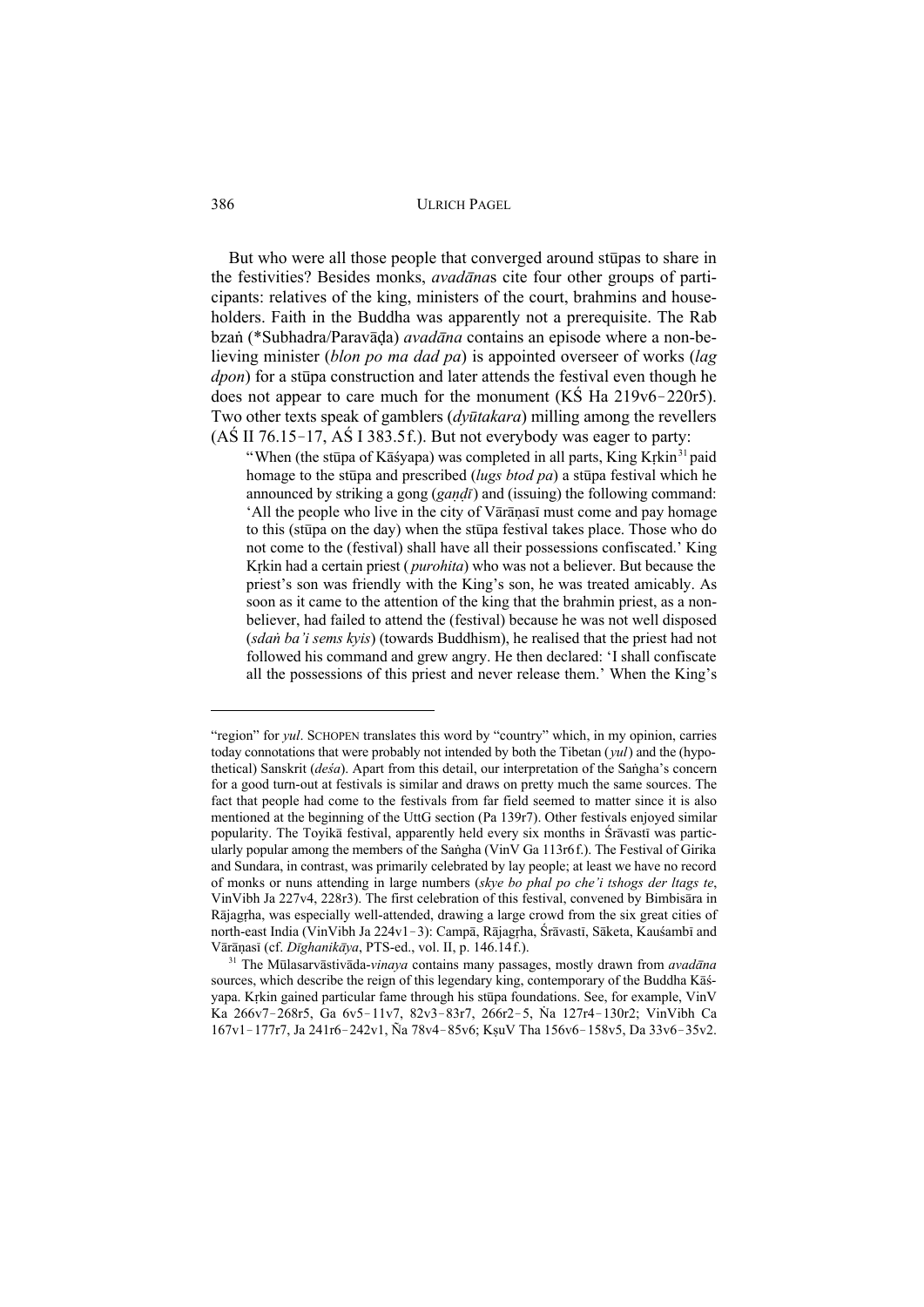son heard his (father's) decree (*tshig*), he called for the priest's son and said: 'Go and tell your father that he must go swiftly to the stupa festival. The king plans to confiscate all your possessions.´ As soon as the brahmin priest had learned this (warning), he went, together with his son, to the *vihāra*. Upon arrival, they saw that there was a host of people engaged in stupa worship."  $(K\dot{S}$  Ha 240v5-241r2).

This passage reveals much about the dynamics governing festival organisation. After the king had the stupa built  $-$  presumably at this own expense  $-$  he prescribes a stupa festival. Such a celebration would bestow public recognition of his generosity and attest to his faith in the Buddha. It is interesting that the king felt it necessary to invoke his royal authority to see his plan implemented. He did not propose a stupa festival, but "prescribed" (*lugs btod pa*) it. Next, the king calls for all local citizens to attend the inauguration. However, rather than soliciting their presence through invitation, he orders their attendance. The harsh tone of his decree, accompanied by the explicit threat to dispossess all those who do not turn up, could be interpreted that gentler announcements at previous occasions failed to attract an adequate response. Even persons with no links to the Buddhist faith are expected to participate. The prospect of financial ruin is clearly an effective motivator. It certainly persuades the priest and had perhaps a similar effect on other people. The king's efforts to achieve a good turn-out may have been driven by concern to secure the upkeep of the local monastery which, as we have seen, stood to gain most from a well-attended festival. However, the tone of the decree and his reaction to the priest's abscondence suggests that more was perhaps at stake.<sup>32</sup>

The *avadāna* narratives make reference to four types of festival activities. The religious highpoint was undoubtedly the sermon delivered by the monks at noon of the first day in front of the stupa. Our sources do not dis-

 $32$  The text does not give the reason for the priest's resentment towards Buddhism. He is simply described as a non-believer (*mi dad pa*). But his personal beliefs need not have been decisive since other accounts indicate that stupa festivals were routinely attended by people from all walks of life, Buddhist or not. Perhaps we need to look elsewhere. The VinVibh contains an episode that hints at the frustration and envy among ordinary people (hired labourers, in this case) about the frequency with which the Sangha held its festivals (Ca 146r4-v7). Here a workman (*gla mi*) employed to help with the construction of a monastic bathing house complains: "O Noble Sir, those who make a living through virtue constantly hold festivals" (*'phags pa gan dag bsod nams kyi 'bras bus' tsho ba de dag la ni rtag pa kho nar dus ston mchis kyi*) and requests a day off, or at least a pay rise (Ca 146v2f.). In other words, our priest may have simply suffered from festival fatigue and had sought, by hiding, to escape yet another royal engagement.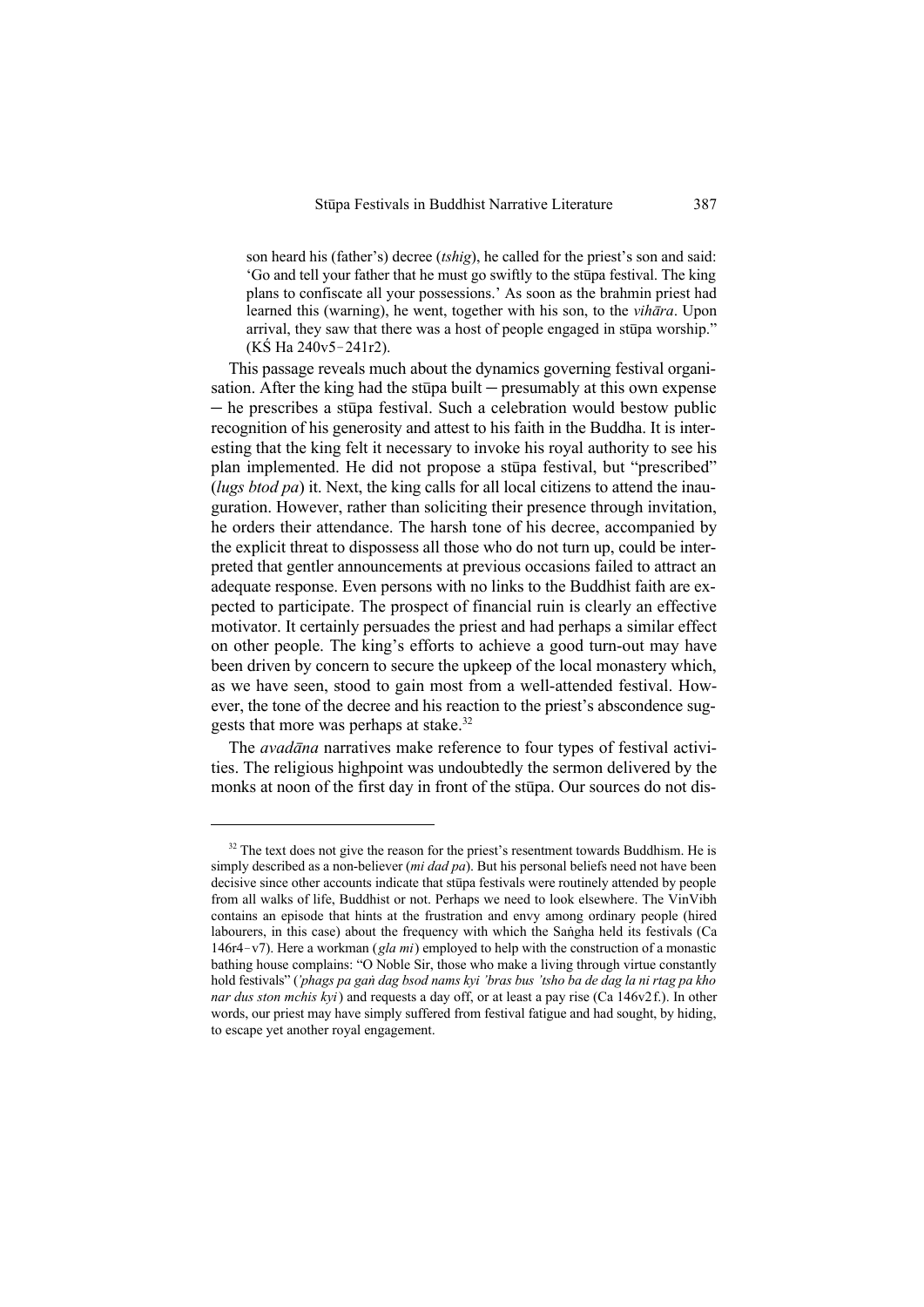close the content of this discourse. Because it was given to a lay-audience, it is likely to have been quite basic. The sermon was probably accompanied, in the morning and the afternoon, by acts of worship and stupa offerings. All 14 narratives place stupa veneration in the foreground of their accounts. The provenance of the offerings was of little or no concern. Some were given by non-believing brahmins or householders,  $33$  others by hustlers who fastened their gaming proceeds to the stupa. Monks do not participate in this aspect of the celebrations. The items fastened to the stupa during the festival include flowers, perfume, incense, banners, flags, lamps, precious stones, gold coins and jewellery. The greater their value, the higher they are placed on the stupa. The most valuable items are attached to the pole and rain receptacle (*varșasthālī: char khab*; AS I 383.6f., AS-T 186r7-v1). Theft was probably not uncommon and led to this precaution.

It is difficult to assess how much weight the religious activities carried. The texts want us to believe that they were the principal component of the celebrations. We have reason to doubt this. Several *avadanas* describe festival activities that fall clearly outside the religious domain. The Mallapatākā narrative of the  $\overrightarrow{AS}$ , for example, records a wrestling competition:

"Then, one day, King Bandhumat held  $(k\bar{a}rita)$  a festival at the stupa. While the stupa festival took place (*vartamane*) a banner (*pataka*) was raised in the midst of (a group of) wrestlers (for which they had to fight). In the end, one of the king's wrestlers defeated another wrestler, appropriated the banner and carried it off, accompanied by a retinue of several hundred thousand people and to the tunes of various musical instruments to the spot where the Vipaśyin stūpa stood. When he reached that stūpa, (the wrestler) recalled the good qualities of the Blessed One, fixed the banner to the staff on top of the stūpa and took the following vow: 'May I obtain such good qualities, delight such teacher and not alienate him."  $(A\acute{S} 1 387.7 - 12, A\acute{S} - T 188v3 - 5)$ .

While the motive that led to the inclusion of a wrestling match is not spelt out, there can be little doubt that it will have helped to draw a greater crowd to the festival. The timing was clearly sanctioned by the king since he sent one of his own wrestlers to compete. In order to increase the visibility of the event, the king had even banners raised and musicians hired to play at the closing parade. This was not some small-time sporting rivalry, but a generously funded, royal event. Although the wrestling did not take

<sup>&</sup>lt;sup>33</sup> The Mūlasarvāstivāda-*vinava* records several other instances where stūpas are sponsored, or even built, by devout (*dad pa can*) brahmins and householders. See, for example, VinV Ga 288v5f., 289r6f., Na 13v6f., 15r7. This corroborates what has, of course, long been known from epigraphic sources about lay involvement in stupa foundations.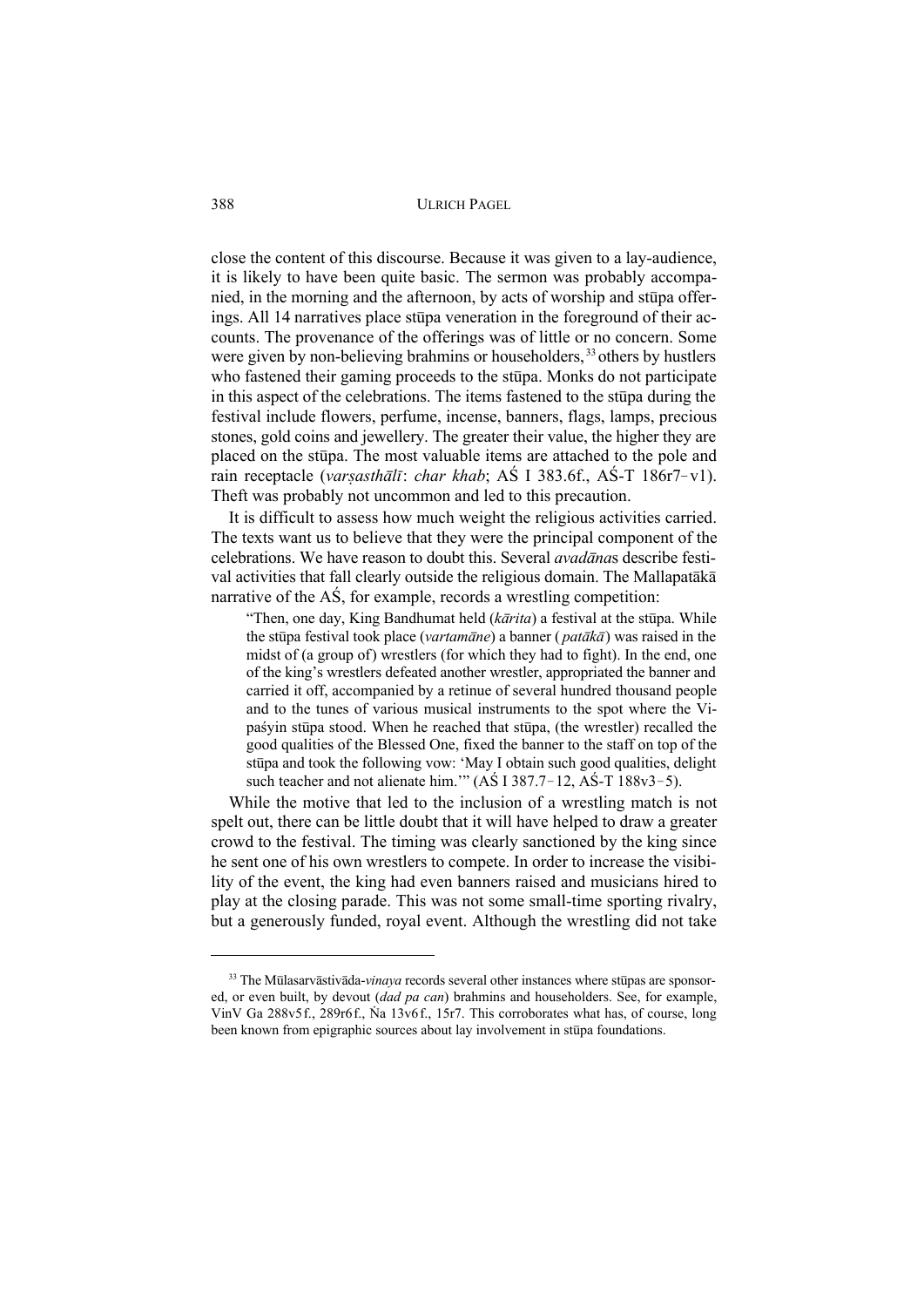place at the stupa site itself, it must have been close by, at least within easy reach of a large procession. In view of the king's concern with festival turnout, it is tempting to conclude that the sporting competition served to boost attendance figures at the stupa celebrations.

We know that stupa festivals attracted people from all walks of life. some for religious reasons, others out of commercial self-interest. King Prasenajit, as we have seen, decided to waive all tax, toll and transportation levies on merchandize displayed at the festival venue. This, of course, suggests that he expected merchants to travel to the festival site in order to sell their goods. If that is what happened, the festival would have doubled as a regional market, attracting traders and craftsmen from all over the country. Some of their goods will have been used as offerings placed at the stupa, others perhaps not. At any rate, in the evening, the sporting and market atmosphere gave way to general merriment, dance and song held in the light of the lamps lit on the stupa. Once all religious duties had been discharged, the commercial deals closed and the king's entertainment drawn to a close, the stage was set for jollity and relaxation. Although the exact content of the evening festivities is not spelt out, they were sufficiently exuberant to cover the entire stupa in a layer of dust:

"While a st<del>upa festival took place (*vartamane*), a great crowd was singing</del> and dancing (near the stupa). (As a result), the stupa got covered in dust. Some day later, a householder arrived in the stupa courtyard *(stupangana)* and saw that it was covered with dust."  $(A\acute{S} \text{I} \text{361.15f}$ .,  $A\acute{S} \text{-} \text{T} \text{175v4f}$ .

At first sight, this passage may not seem very remarkable. However, it contains two important leads. First, it indicates that the evening celebrations were not a solemn affair but passionate enough to whirl up enough dust to coat the entire stupa. Second, it is significant, I think, that the dust was allowed to remain on the stupa for several days and that there was no provision for the stupa to be cleaned after the festival. It is as if, once constructed and inaugurated with royal funds, the stupa ceased to command the attention of the king and was handed over to the local community. More specifically, it was for a householder, apparently out of concern for its condition following the ravages of the party, to anoint it with a mixture of sweet-smelling oils *(tailavyāmiśro gandhakāyah)*. Even though the stupa was erected in or near a *vihara*, monks apparently did not look after it. This fell to a lay brother who happened to visit it a few days later. The Balavat episode is not the only source that records the stupa's neglect following a festival. A passage in the Vapușmat story attests similar indifference: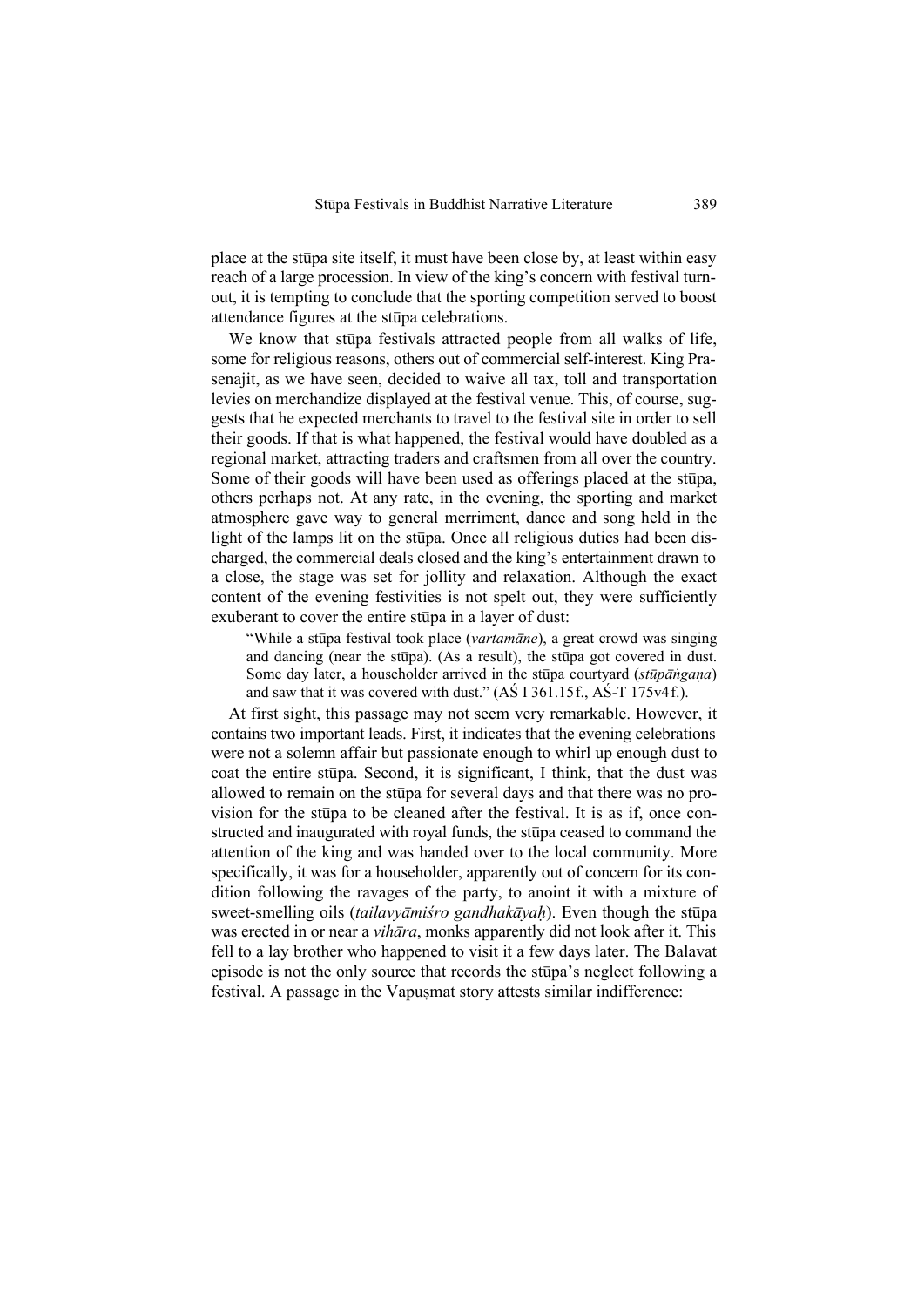"Next, King Bandhumat, together with a host of relatives and ministers, held  $(krta)$  a stūpa festival. Some day later, a poor person arrived in the stūpa courtyard and saw that the flowers had withered and that the stupa was covered with dust. Thereupon, once he had recalled the good qualities of the Buddha and developed faith in them, he took a broom to sweep the stupa and removed the withered flowers."  $(A\dot{S} I 357.4-7, A\dot{S}T 173v2-4)$ .

The point is similar. After the festival, the stupa is looked after by a civic-minded member of the public who happened to visit the stupa courtyard, not by a monk of the local vihara or a servant dispatched from the king´s palace.

These two episodes suggest that royal interest in the stupa waned soon after its inauguration. It lasted only as long as the stupa contributed to consolidate and enhance the king's authority and prestige. Since routine maintenance does not serve either, there was little motivation to continue the support. But even the monastic community lost quickly interest in the fate of the stupa. At this point it is important to recall that all stupa festivals attested in *avadāna* literature celebrate the inauguration of buddha stūpas, not disciple stupas. The reason for this indifference is recorded in the *vinaya*. In a landmark paper on the mechanisms governing the construction and maintenance of stupas, SCHOPEN demonstrated that everything offered to a buddha stūpa remained the inalienable and inviolable property of the stūpa  $(2004: 303-310)$ . In other words, it is of no use to anybody and can only be put to stupa repairs. The exception, and now we have come full circle, are offerings made to disciple stupas for these may be claimed by the local Sangha and distributed among its monks. Disciple stupas, we are told, stood at the centre of an annual festival celebrated at the end of the summer retreat to commemorate the lives of Sariputra, etc. Since these stupas played an important role in the Sangha's on-going fundraising effort and provided a steady flow of income throughout the year they were probably used again and again. In other words, it was in the monks' best interest to look after them on a regular basis. Not so with buddha stupas, it would seem.

Since we possess now a good understanding of the different levels of monastic access to offering placed at buddha and disciple stupas, they need not be rehearsed here (SCHOPEN 2004: 285-328). However, we still have to ascertain whether these rules applied also to the festivals held at those stūpas. What happened to the goods offered to buddha stūpas during festivals? Were they subsumed into the storerooms and treasury of the local monastery or set aside for stupa repairs? This question is not addressed in either the *vinaya* or the *avadana* collections. For this we need to look a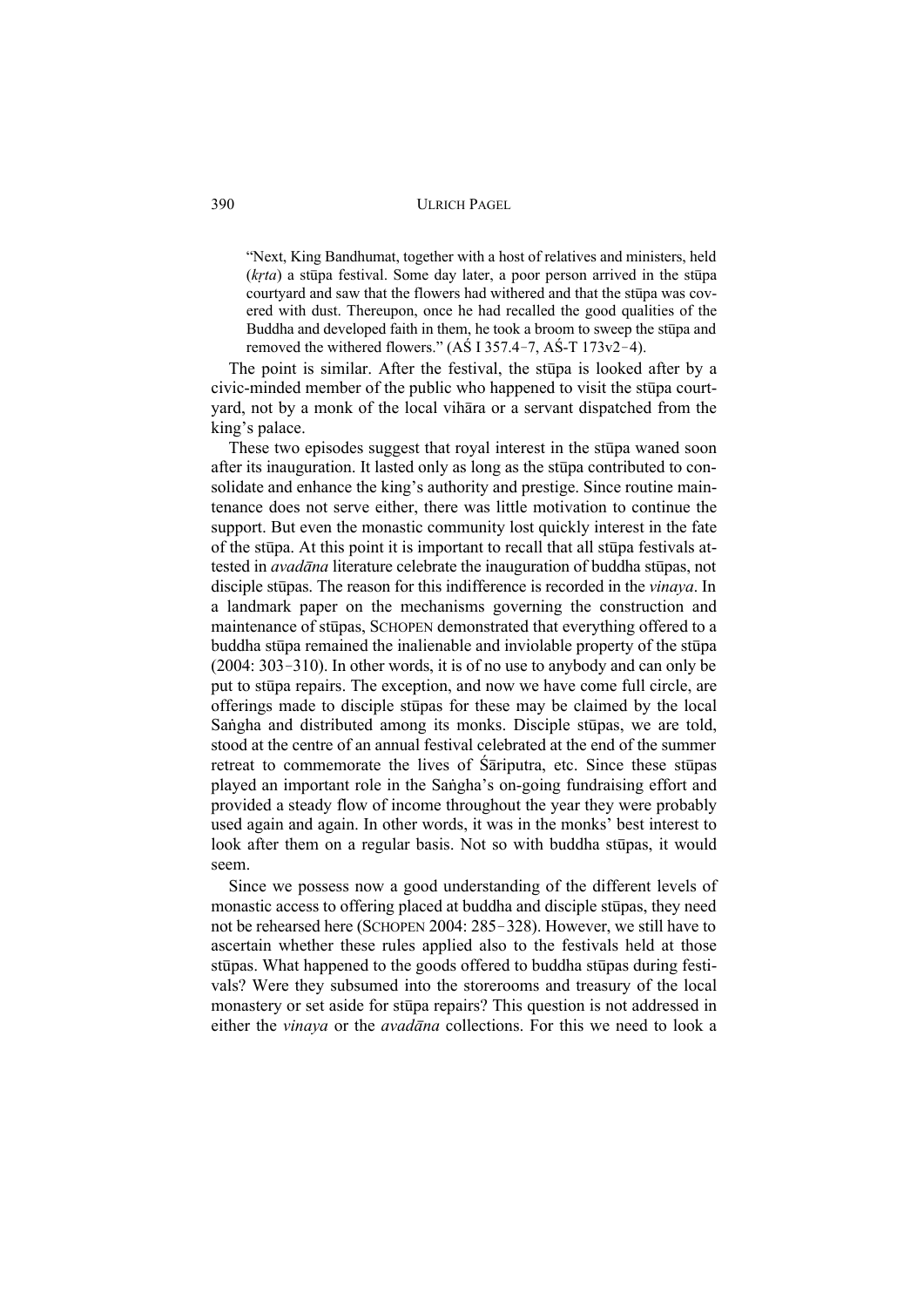little further afield. Jayaraksita's *Sphutārthā Śrīghanācārasamgrahatīkā* states quite clearly that all income derived from festivals celebrating the Buddha's birth, his awakening and indeed any other festival belongs to the resident monks of the local Sangha.<sup> $34$ </sup> Although this text does not enjoy the same authority as the *vinaya* since it is essentially a handbook for novices, its admonitions run probably just as close, if not closer, to the practices observed in monastic institutions. It would certainly explain the fate of the stūpa offerings after the festival. The descriptions in the Vapusmat and Balavat episodes convey a strong sense of desolation and suggest that the goods were removed from the stupa immediately after the festival.

In sum, we have good evidence that stupa festivals, be they in commemoration of a buddha or of his most prominent disciples, brought substantial benefit to all participants. For the king, because he funded the event, the festivities offered a good opportunity to enhance his prestige and popularity. The celebrations also reinforced his power over the Sangha since the monastery depended on his resources to organise the event in the first place. Although the king may have encouraged sponsorship initiatives among his subjects, he bore probably most of the cost. First, since it would have been embarrassing to be sidelined at the inauguration, it was in his long-term interest to finance the event. Second, his treasury must have lost considerable income by waiving all taxation and transportation fees for merchants trading at the festival. Third, the king provided food, drink, robes and accommodation for at least some of the monks. In addition, if we follow the *avadana* accounts, the king would normally have paid for the construction of the stupa itself. In spite of the high cost, perhaps because of the positive impact on their public image, kings evidently sought to play an active role in stupa festivals.

The greatest beneficiary was probably the monastery that hosted the celebrations. First, its members were the sole recipients of all the goods offered to the stupa. Even if we allow for exaggeration and hyperbole, the descriptions in the *avadanas* indicate that these were quite substantial. Second, the festivals must have played an important role in the monastic recruitment effort. While not everybody may have joined the celebrations on his own accord, many probably did. A successful festival may well have increased the ranks of the Sangha and secured additional lay support. Even

<sup>&</sup>lt;sup>34</sup> See DERRETT, J.D.M., *A Textbook for Novices. Jayarakṣita's 'Perspicuous Commentary on the Compendium of Conduct by Śrîghana'*, Torino 1983 (Pubblicazioni di 'Indologica Taurinensia´ 15), p. 49f.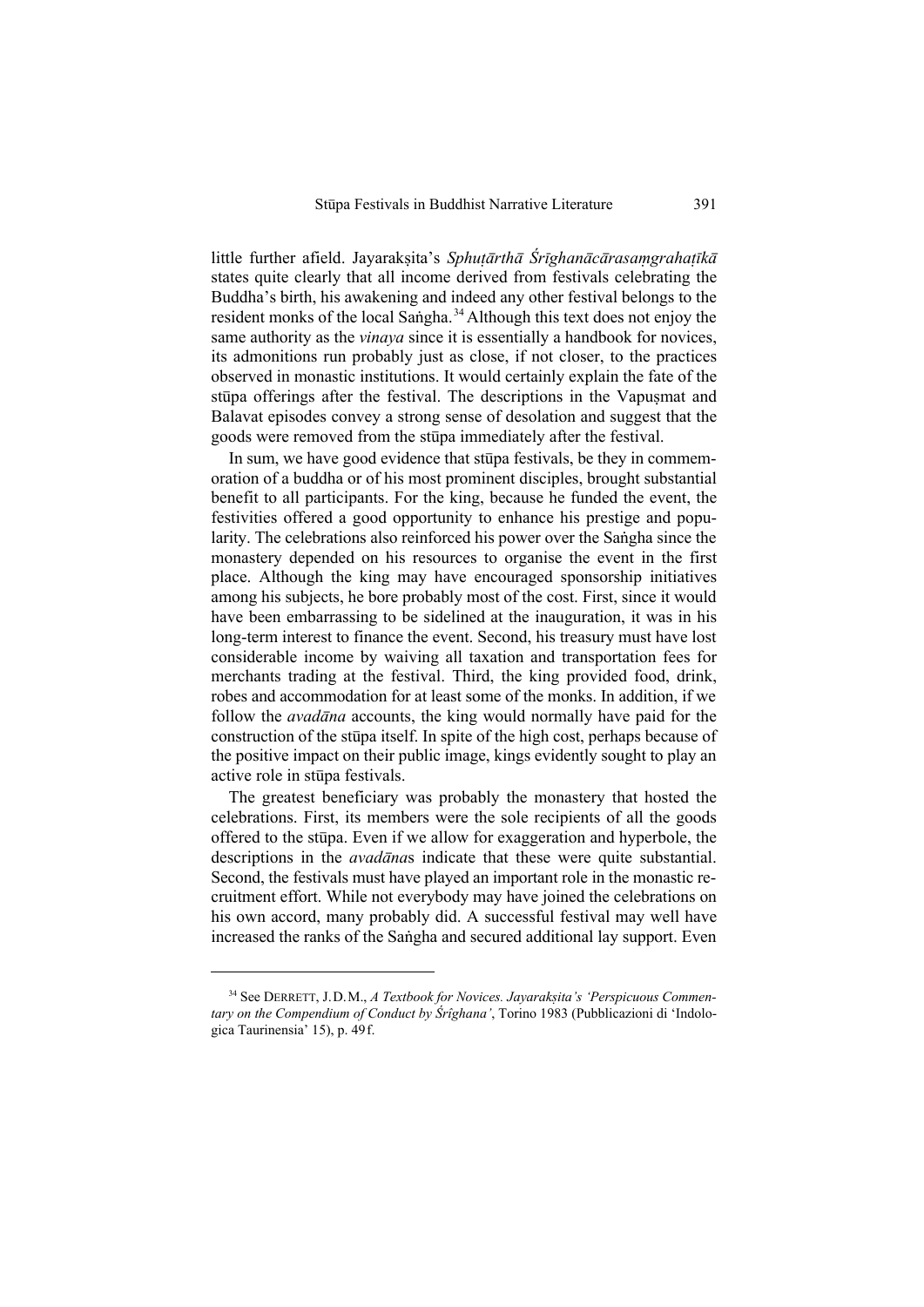the merchants who ran stalls at the festival site stood to gain since they enjoyed exemption from taxation and had access to a large body of customers eager to purchase offerings. For the public, finally, it will have been an opportunity to combine merry-making with merit-making. The festivals gave them a chance to listen to senior monks delivering weighty sermons, to present offerings to the stupa purchased at subsidized prices, to witness sporting events organized by the royal palace and to relax during the evening celebrations.

One cannot help but suspect that stupa festivals were more frequent than their descriptions in our sources. Their performance brought substantial benefit to a broad section of the population: it enhanced the religious status of the king, promoted the economic interests of the merchant class, channelled much-coveted funds to individual monks and served as a recruitment opportunity for the Sangha. But most importantly, the festivities provided occasion for the laity to strengthen its ties with the local monastery and to consolidate its faith through participation in the liturgies and rituals conducted in commemoration of the Buddha and his direct disciples. At the same time, apart from Krkin's priest perhaps, everybody had fun.

#### *Bibliography*

| AP | Apadāna |
|----|---------|
|----|---------|

- *The Apad¢na of the Khuddaka Nik¢ya*. Ed. by M.E. LILLEY. 2 vols. London 1925.  $A\dot{S} = Avad\bar{a}nas'ataka$ 
	- *Avad¢naçataka. A Century of Edifying Tales Belonging to the H¤nay¢na*. Ed. by J.S. SPEYER. 2 vols. St.-Pétersbourg 1906-1909 (Bibliotheca Buddhica III).
- $A\acute{S}$ -T = *Avadānaśataka*, Tibetan translation<sup>35</sup>
- sDe dge bka' 'gyur, section mDo sde, vol. Am.<sup>36</sup>
- UttG = *Uttaragrantha* (Mūlasarvāstivāda) sDe dge bka' 'gyur, section 'Dul ba, vols. Na-Pa.
- $K\dot{S}$  = *Karma'sataka*

sDe dge bka' 'gyur, section mDo sde, vols. Ha-A. KsuV = *Ksudrakavastu* (Mūlasarvāstivāda)

sDe dge bka' 'gyur, section 'Dul ba, vols. Tha-Da.

<sup>&</sup>lt;sup>35</sup> The Tibetan tradition, in its bKa' 'gyur editions, refers to the AS as *Pūrnapramukhāvad¢na¡ataka* (*GaË po la sogs pa'i rtogs pa brjod pa brgya pa*).

 $36$  All references to Tibetan sources are to the sDe dge (Derge) bKa' 'gyur and bsTan 'gyur, Taipei edition: sDe dge bKa' 'gyur, *The Tibetan Tripitaka*, ed. A.W. BARBER, Taipei 1991.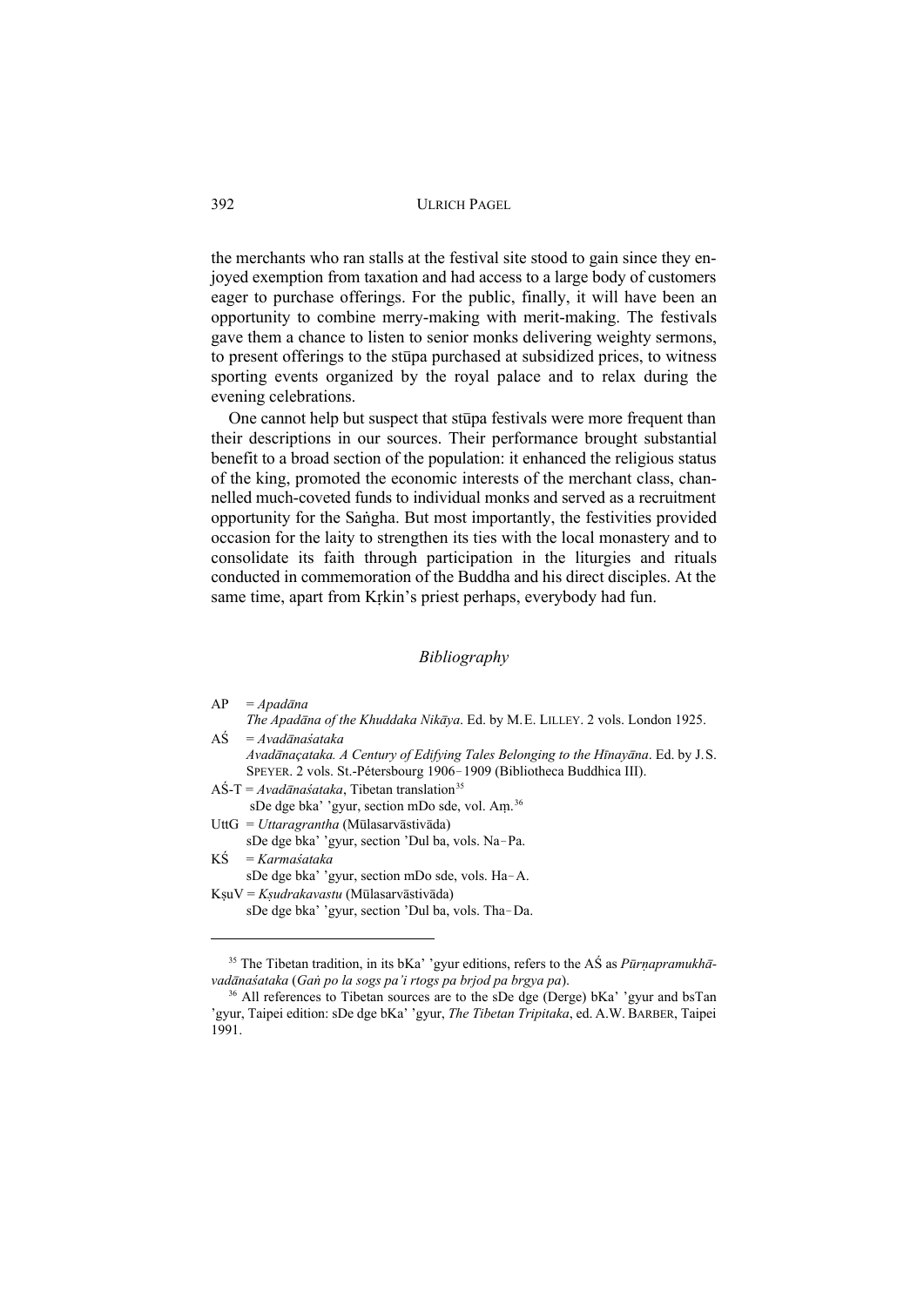- $GM = Gilgit$  Manuscripts (vol. 3)
- *Gilgit Manuscripts*, vol. 3, parts I-IV. Ed. by N. DUTT. Srinagar/Calcutta 1942-1954. DA = *Divyāvadāna*

*The Divyâvadâna. A Collection of Early Buddhist Legends*. Now first ed. ... by E.B. COWELL & R.A. NEIL, Cambridge 1886 (repr. Amsterdam 1970).

PBA = *Punyabalāvadāna* 

sDe dge bka' 'gyur, section mDo sde, vol. AÀ.

- VinV = *Vinayavastu* (Mūlasarvāstivāda) sDe dge bka' 'gyur, section 'Dul ba, vols. Ka-Na.
- VinVibh = *Vinayavibhanga* (Mūlasarvāstivāda)
- sDe dge bka' 'gyur, section 'Dul ba, vols. Ca-Ña.

VinS = Guņaprabha's Vinayasūtra *Vinayasūtra: Introduction and Sanskrit Text*, ed. Study Group of Sanskrit Manuscripts in Tibetan dBu med Script. Tokyo 2001 (http://www.tmx.tais.ac.jp/sobutsu/vinayasutra.html).

- VinS-T = Gunaprabha's *Vinayasūtra*, Tibetan translation sDe dge bsTan 'gyur, section 'Dul ba, vol. Wu.
- ALSDORF, L., "Der Stūpa des Kṣemaṃkara," in: *Studia Indologica. Festschrift für Willibald Kirfel*, hrsg. von O. SPIES, Bonn 1955, 9!16 (repr. in *idem*, *Kleine Schriften*, hrsg. von A. WEZLER, Wiesbaden 1974 [Glasenapp-Stiftung 10], 592-599).
- BAREAU, A., "La construction et le culte des stupa d'après les Vinayapitaka," *Bulletin d'Études Française d'Extrême-Orient* 50.2 (1962), 229-274.
- BÉNISTI, M., "Étude sur le stūpa dans l'Inde ancienne," *Bulletin d'Études Française d'Extrême-Orient* 50.1 (1960), 37-116.
- FEER, L. (1891), *Avadâna-Çataka. Cent Légendes (Bouddhiques)*, trad. du Sanskrit, Paris (Annales du Musée Guimet 18) (repr. Amsterdam 1979).
- FEER, L. (1901), "Le Karma-Çataka," *Journal Asiatique*, 9<sup>e</sup> série, 17: 53-100, 257-315,  $410 - 486.$
- HULTZSCH, E. (1925), *Inscriptions of Asoka*, Oxford (Corpus Inscriptionum Indicarum 1)
- KOTTKAMP, H. (1992), *Der Stūpa als Repräsentation des buddhistischen Heilsweges: Untersuchungen zur Entstehung and Entwicklung architektonischer Symbolik*, Wiesbaden (Studies in Oriental Religions 25).
- LÜDERS, H., *A List of Brāhmī Inscriptions from the Earliest Times to About AD 400 with the Exception of those of Asoka*, Calcutta 1912 (Appendix to *Epigraphia Indica* 10 [1909/10]).
- NOBEL, J. (1955), *Udrāyaņa, König von Roruka: Eine buddhistische Erzählung*, 2 Teile, Wiesbaden.
- SCHOPEN, G. (1997), *Bones, Stones, and Buddhist Monks: Collected Papers on the Archaeology, Epigraphy, and Texts of Monastic Buddhism in India*, Honolulu.
- SCHOPEN, G. (2003), "Celebrating Odd Moments: The `Biography of the Buddha´ in some Mūlasarvāstivādin Cycles of Religious Festivals," paper delivered at: 'Life of the Buddha´ conference, McMaster University, October 2003.
- SCHOPEN, G. (2004), *Buddhist Monks and Business Matters. Still more papers on Monastic Buddhism in India*, Honolulu.